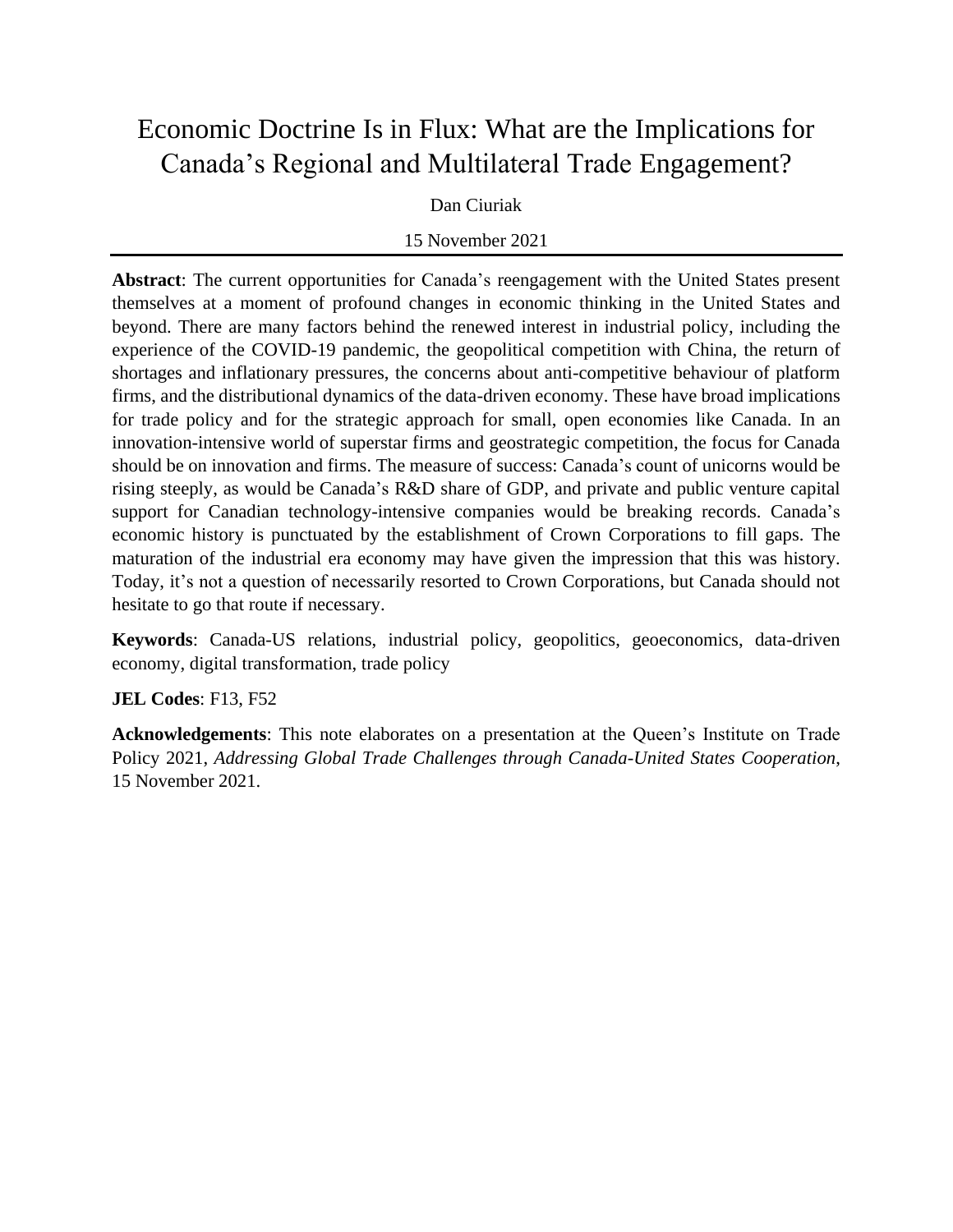## 1 Introduction

The incumbent global trade policy framework based on the World Trade Organization (WTO) Agreement and a complementary set of preferential trade agreements (PTAs) of varying depth and comprehensiveness, with established interfaces with non-trade issues such as the environment, social choices in areas ranging from health to social mores, and national security, has been shaken by a confluence of secular trends and changing technological conditions. The list is well-known:

- The digital transformation and the emergence of a data-driven economy that features a new form of productive capital – data – which generates large economic rents (Ciuriak, 2018) and whose pervasive, protean and permanent characteristics create fundamental new social and political conditions that will necessarily elicit social and political responses (Ciuriak and Wylie, 2018).
- The emergence of new general-purpose technologies based on big data, machine learning and artificial intelligence which are key to economic prosperity and military applications.
- The acceleration in the pace of innovation, which comes with both steeply rising resource costs for cutting edge (or bleeding edge) innovation, and cloud computing business models – "platform as a service" (PaaS), "software as a service" (SaaS) and "infrastructure as a service" (IaaS) – that provide small firms affordable access to computing power and technology that would otherwise be prohibitively expensive (Byrne et al., 2018).
- The rise of China as a geopolitical competitor to the United States, which ended the transient unipolar moment that followed the demise of the Soviet Union.
- The cumulative effect of growing human pressure on the climate and biosphere, which is generating new societal challenges by invalidating the built infrastructure and threatening the ecosystem support for human subsistence from fisheries to forests to fauna (in the latter case from bees to belugas).
- The economic shock generated by the Covid-19 pandemic, which highlighted vulnerabilities of economic interdependence and risks in extended supply chains, including the disruptions to the container-based logistics systems, which has been described as "containergeddon" (Baertlein et al., 2021).
- The adaptation of business models to the modern technological environment, which has been accelerated by the pandemic through solutions such as remote work and teleconferencing and vastly expanded virtual shopping. Many more changes are looming on the horizon including increased deployment of autonomous vehicles and drones, increasingly flexible robots, and AI applications that constitute "machine knowledge capital" that will both complement and replace human capital in production (Ciuriak, 2018).

In response, governments have thrown previously unheard of sums of money at problems, tossed out the rulebook on industrial policies, and engaged in strategic trade and investment competition that has smashed through the guardrails established by the WTO, often in the name of national security. The latter concept that has been expanded to include everything from food and energy security to technological competitiveness, to cybersecurity, and even cultural property (see Heath, 2021, on the securitization of issues).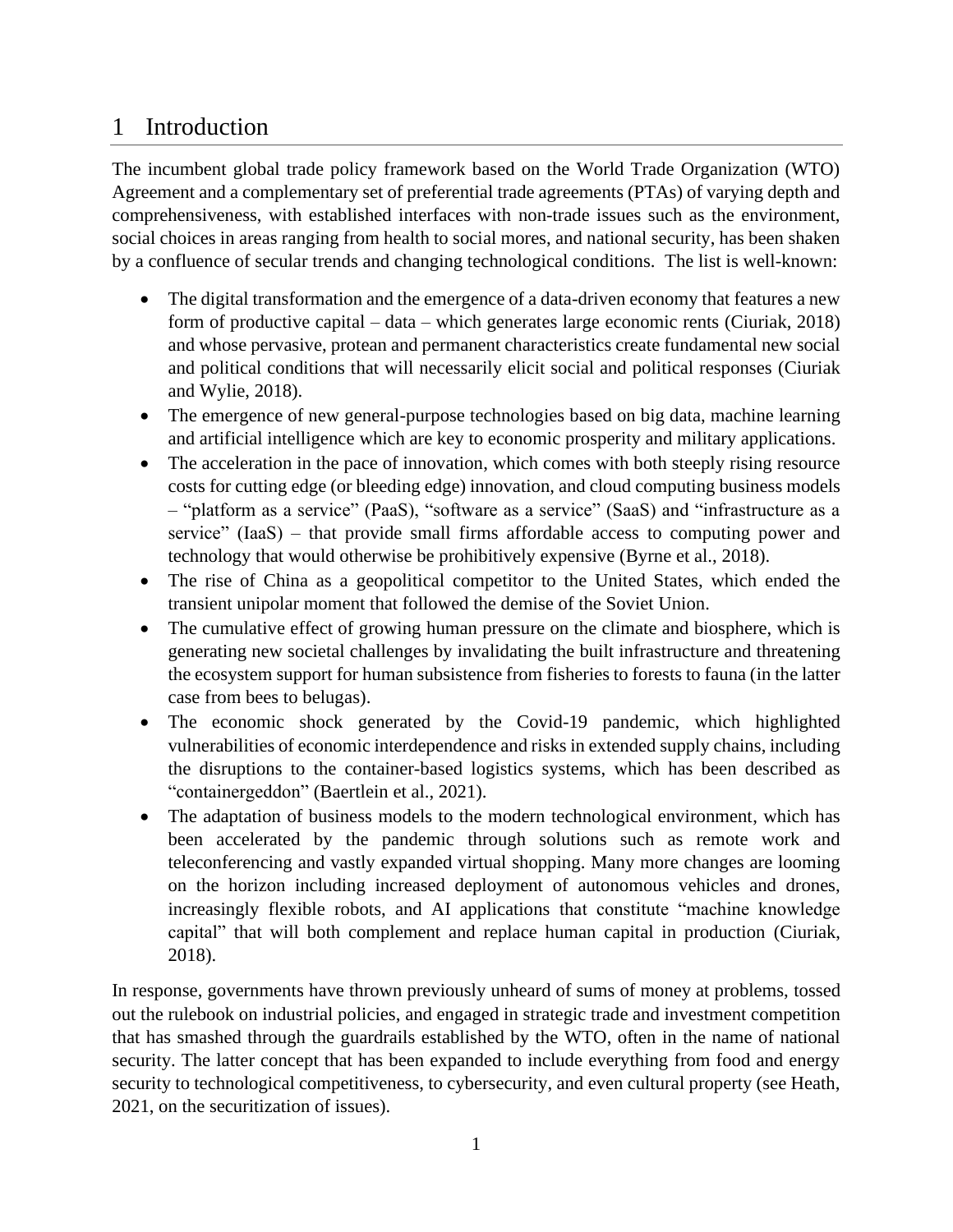For its part, the business sector is scrambling to reposition itself for the new operating environment and is seeing a rapid evolution of the ecosystem of innovative firms: 2021 has seen a record number of start-ups reaching the status of "unicorn" – a \$1 billion valuation for a private start-up: CEO Today reported recently that 250 companies attained unicorn status in the first seven months of 2021, compared to 161 for the whole of 2020 (Hristova, 2021). The parallel to the post-Spanish Flu boom in start-ups has been noted (The Economist, 2021)

And households appear to be taking advantage of the economic shock – alternatively have been driven by the economic shock – to change where they live, where they work, and indeed how much they work. This is the so-called "great resignation" (Tharoor, 2021) – or alternatively a protest against unsafe and precarious working conditions. Just as was the case following the Black Death in Europe (which is cited as one of the possible triggers for the labour-saving innovation that led to the industrial revolution; Allen, 2009), and following the Spanish Flu pandemic, which at least temporarily strengthened the bargaining power of labour (Mintzer, 2020), the pandemic appears to have induced a structural shift in factor markets (Hawthorn, 2021).

For the trade policy community, the world is thus moving under our feet. As has been the norm for much of recent history, the impacts and responses are more pronounced in the United States than in Canada. And, as has been the norm in much of recent history, US responses have a disproportionately large impact on Canada, notwithstanding that Canada is not the source of the shocks or the principal target of US policies. Accordingly, it is important to both understand the dynamics that are reshaping our world and to anticipate how they will impact on our largest trading partner as well as on the broader multilateral trading system in order to prepare Canada to optimize its own policy responses.

In this note, I focus on the role of technological conditions in shaping the economic conditions on which the established trade policy framework is premised and how the changing technological conditions tend to invalidate this framework. I then draw conclusions (as preliminary as these may be) for the prospects of a rules-based system going forward – and how Canada might navigate this treacherous environment.

## 2 Technological Conditions and the Rules-Based System - Some History

The governance regime established by the General Agreement on Tariffs and Trade (GATT) and embellished through eight rounds of multilateral negotiations, culminating in the WTO Agreement, was in hindsight ideally and perhaps uniquely suited to the mature industrial economy of the postwar era, in which and for which it was tailored.

In particular, this economy featured as stylized facts constant returns to scale and stability of the shares of national income flowing to capital and labour (see Kaldor, 1961). These conditions imply competitive market conditions and by extension only a limited presence of economic rents.

Under competitive market conditions, markets allocate production and market share efficiently and indeed fairly. Under the principle of comparative advantage, all nations find their niche and share in the benefits through trade. In the absence of rents, it is convenient for nations to allow commercial disputes to be settled by legal principles.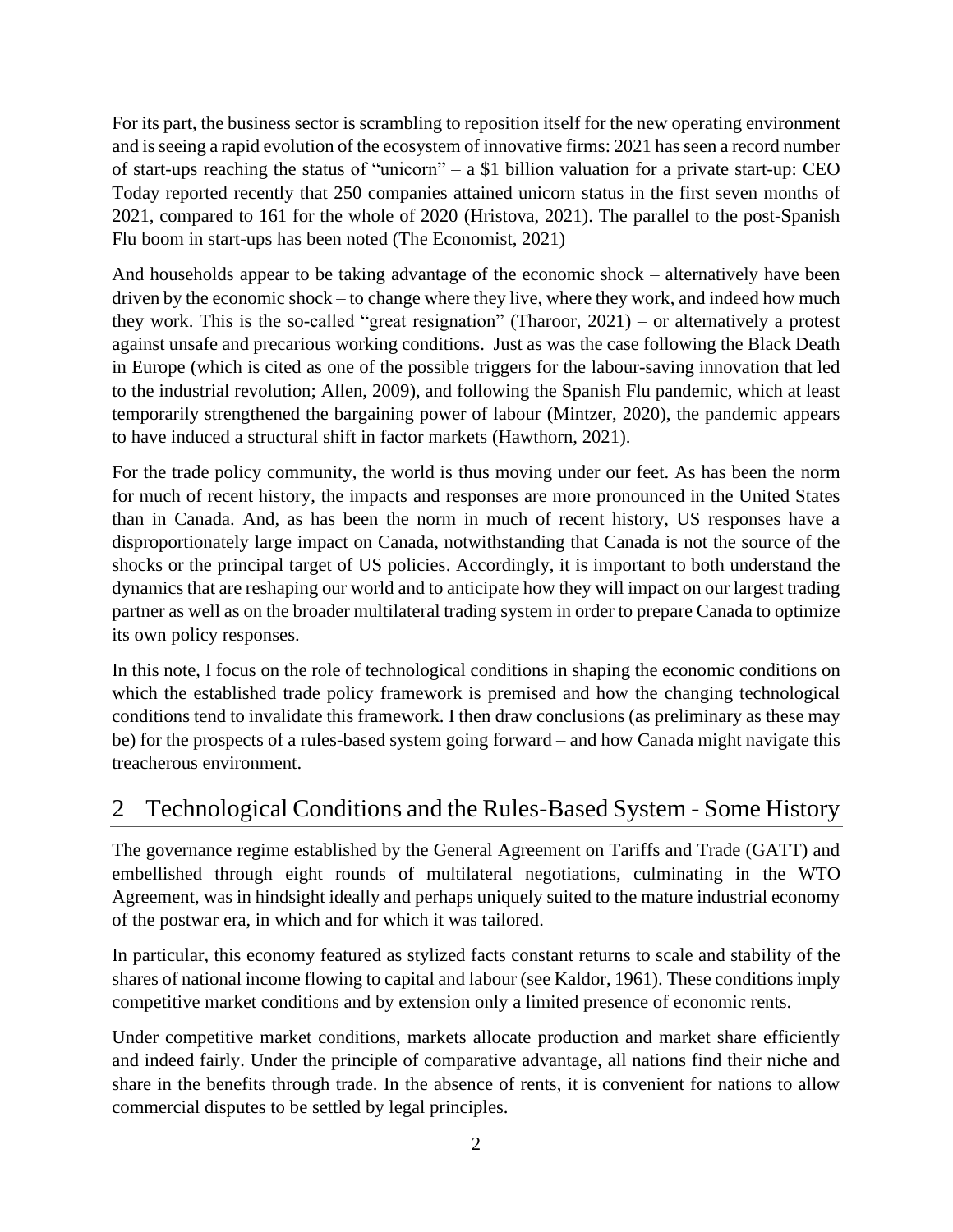Around 1980, things started to change, not because of Margaret Thatcher and Ronald Reagan as often supposed, but because technological conditions were changing with profound implications for the trade system. There were a number of markers.

First, notice that something was in the air is provided by a series of papers that introduced "new trade theory",<sup>1</sup> which is based on firms facing increasing returns, product differentiation and imperfect competition. These conditions imply the existence of economic rents. Shortly thereafter Brander and Spencer (1983, 1985) set out how strategic trade behaviour can be motivated by these conditions and the contest by nations to capture the rents. The term "strategic trade policy" was coined to describe the behaviour (Krugman, 1994).

These new theories built on the business literature on multinational enterprises (MNEs) that had developed in the 1970s.<sup>2</sup> MNEs gained the attention of analysts in that decade's new operating environment of liberalizing capital accounts, regulatory changes that facilitated inter-modal logistics, and the introduction of the wide-body Boeing 747 with a design based on capability for cargo transport. These developments established the basis for a shift from vertically integrated national firms to global value chains (GVCs).

International supply chains were sufficiently developed by the early 1980s to give rise to the term "supply chain management" (SCM), which appears to have first been used in print in 1982.<sup>3</sup> This can be considered a second marker. By the mid-1980s, when the first mention of GVCs was made in the literature, Grunwald and Flam (1985) published the monograph "The Global Factory."

A third and perhaps the most important marker was the passage by the Carter Administration of the Bayh-Dole Act in December of 1980 to encourage commercialization of university-conducted research. This underscores recognition in US policy circles of the growing importance of intellectual property (IP) for the US economy. Policy recognition is one thing; technological capabilities to deliver is another. The key enabling technological development to build on Bayh-Dole came hard on the heels of this legislation with the introduction of the IBM personal computer in 1981, which enabled the widespread adoption across industries of computer-aided design and manufacturing (CAD/CAM). This effectively industrialized research and development (R&D), accelerating the pace of innovation. The visible indicator of this acceleration was in patenting activity, which started to turn up around 1980 and then steepened sharply.

<sup>&</sup>lt;sup>1</sup> The standard references are Krugman (1979, 1980 and 1981); Dixit and Norman (1980); Lancaster (1980); Helpman (1981): and Ethier (1982).

<sup>2</sup> Major contributors to this literature include Hymer (1960/1976; Caves (1971); Buckley and Casson (1976); and Dunning (1977).

<sup>&</sup>lt;sup>3</sup> The term appears to have been first used by the consulting firm Booz Allen & Hamilton and appeared in the German journal Wirtschaftswoche in 1982, before being picked in the English language media and the trade literature (Ciuriak, 2016).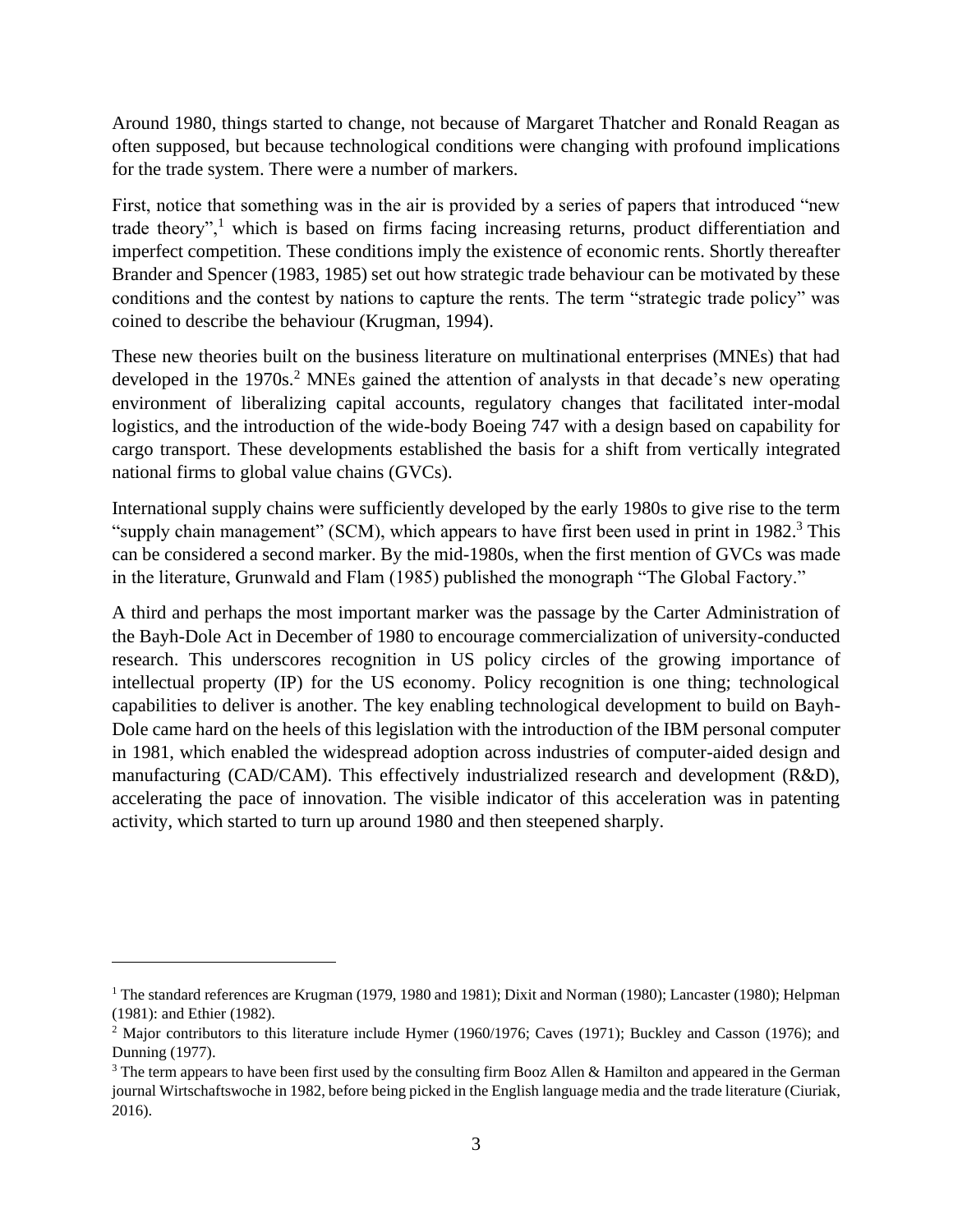

**Figure 1: US Total Patent Applications, 1963-2020**



The rise in the share of intangibles in corporate assets was underway. At the same time, the labour share of income started to trend down and the profit share to trend up.

It is also notable that US income distribution dynamics also changed around 1980. As Krugman (2014) observes, US data from the Census Bureau's annual survey and the Federal Reserve's triennial survey show that "Before [1980], families at all levels saw their incomes grow more or less in tandem with the growth of the economy as a whole. After 1980, however, the lion's share of gains went to the top end of the income distribution, with families in the bottom half lagging far behind." The timing of this trend is important to bear in mind when considering arguments about the role of China's accession to the WTO in US income distribution.

There was a phase change in the behaviour of the economy circa 1980 and it is reasonable to date the transition to a knowledge-based economy (KBE) accordingly. This had profound implications for trade policy.

First, the shift in rent capture from manufacturing and traditional services to IP meant that these sectors were now petitioners for protection to regenerate rents as US comparative advantage shifted towards knowledge-based assets while comparative advantage in manufacturing and basic services shifted increasingly to the emerging markets in Asia. Notably, the era of trade remedies for traditional industries starts in 1979. This has an institutional dimension since it follows the consolidation of trade remedy determinations of dumping and injury in the Department of Commerce and the International Trade Commission within that department. Previously, Treasury had been responsible for determination of whether sales were at less than fair values; while Treasury rarely found less-than-fair-value sales, Commerce rarely failed to find them (Irwin, 2005). The timing is more than suggestive since the 1980s also witnessed the rise of "grey area measures" (voluntary export restraints or VERs and so forth) all of which worked with AD/CVD measures to generate rents for protected sectors (Ciuriak et al., 2013).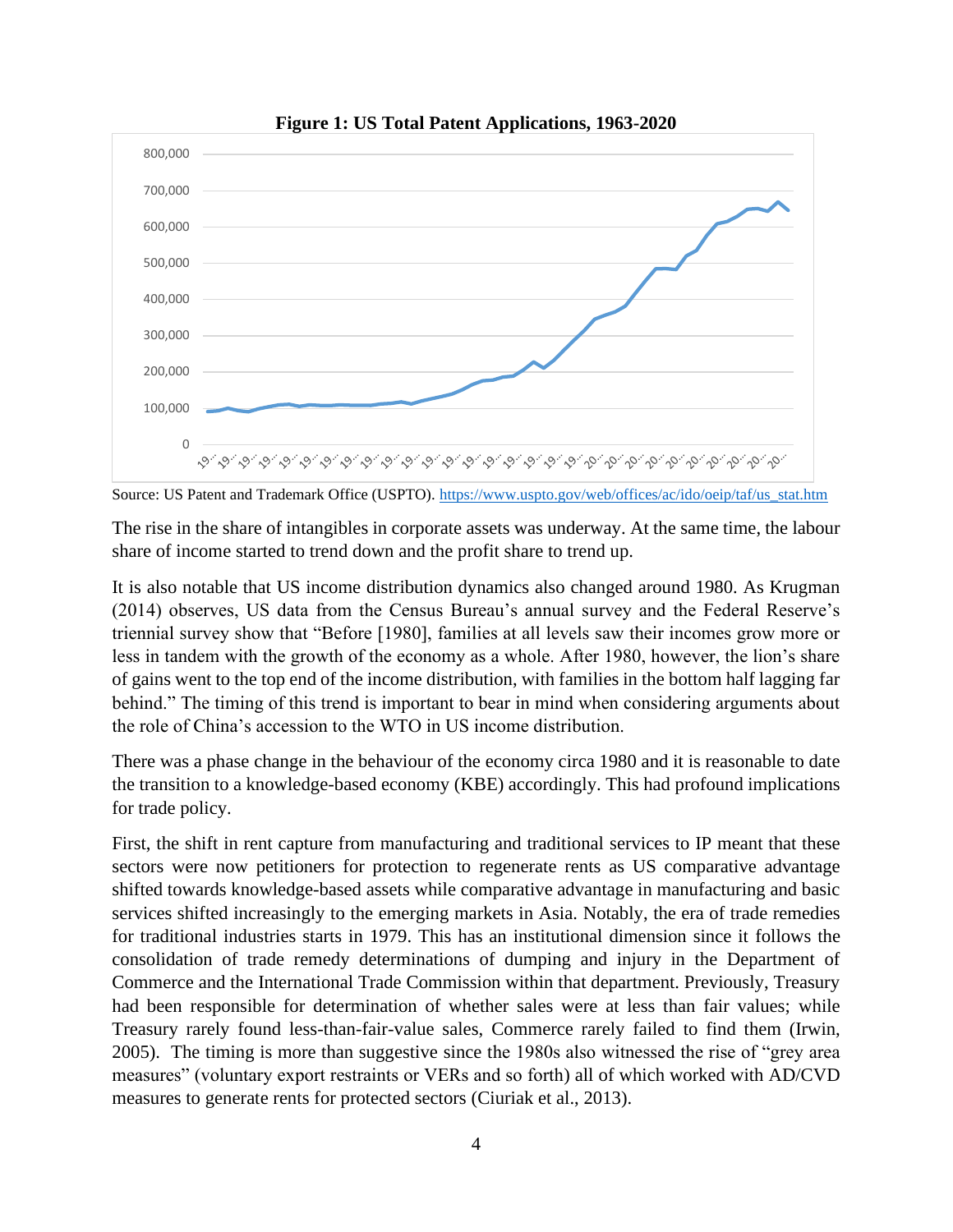Meanwhile the rising share of economic rent in the system triggered a contest to capture them. The competition for rents is settled by bargaining power and other forms of market power under conditions of strategic behaviour, and the result (at the margin) is not win-win, but rather a transfer of wealth. And it is not a contest that nations will readily cede to independent tribunals, at least not when the stakes are large. The subsidy and trade protection wars over dynamic random access memory (DRAM) chips and civilian aircraft (Boeing vs. Airbus; later Bombardier vs. Embraer) were a taste of what was to come. What did we see in this era? The active use of instruments such as Super 301 to leverage concessions from trading partners (e.g., the Structural Impediments Initiative commitments made by Japan; Matsushita, 1990). The Uruguay Round was in good part about trying to put the use of these instruments back under wraps.

If we date the KBE/GVC world to 1980, the world for which the WTO was created in 1995 was one whose life was already half over. Indeed, by 1995, foreshadowing what was to come, the World-Wide Web was already five years old although not yet commercially a force; and in 1996, the first known use of the term "cloud computing" would be made in a Compaq internal analysis (Regalado, 2011). Which brings us to the technological conditions of the DDE.

## 3 The Technological Conditions of the Data-Driven Economy

### **3.1 Arrival**

As we fast-forward 15 years from the foundation of the WTO to 2010, the world is emerging from the Great Financial Crisis (GFC). But the truly momentous developments of the late 2000s were not the transient GFC but rather three technological innovations that would shape the world that emerged from the GFC:

- the development in 2006 of deep learning techniques based on stacked neural nets by Geoffrey Hinton at the University of Toronto (Kelly, 2014);
- the introduction by Apple of the iPhone in 2007 which launched the age of mobile and sent soaring the amount of data continuously accumulated and streamed into the now rapidly expanding cloud (Molla, 2017); and
- the application by Andrew Ng and his team at Stanford in 2009 of graphics processing units (GPUs) – computer chips designed for the massively parallel processing requirements of videogames – to run stacked neural nets (Kelly, 2014).

At a presentation at the Barcelona World Mobile Conference in 2010, Google's Eric Schmidt announced the arrival of a new age. Schmidt described it as the age of mobile – mobile computing and mobile data networks. He goes on to say that:

"…these networks are now so pervasive, we can literally know everything if we want to. What people are doing, what people care about, information that's monitored, we can literally know it, if we want to and if people want us to know it."<sup>4</sup>

<sup>4</sup> [https://www.youtube.com/watch?v=ClkQA2Lb\\_iE](https://www.youtube.com/watch?v=ClkQA2Lb_iE)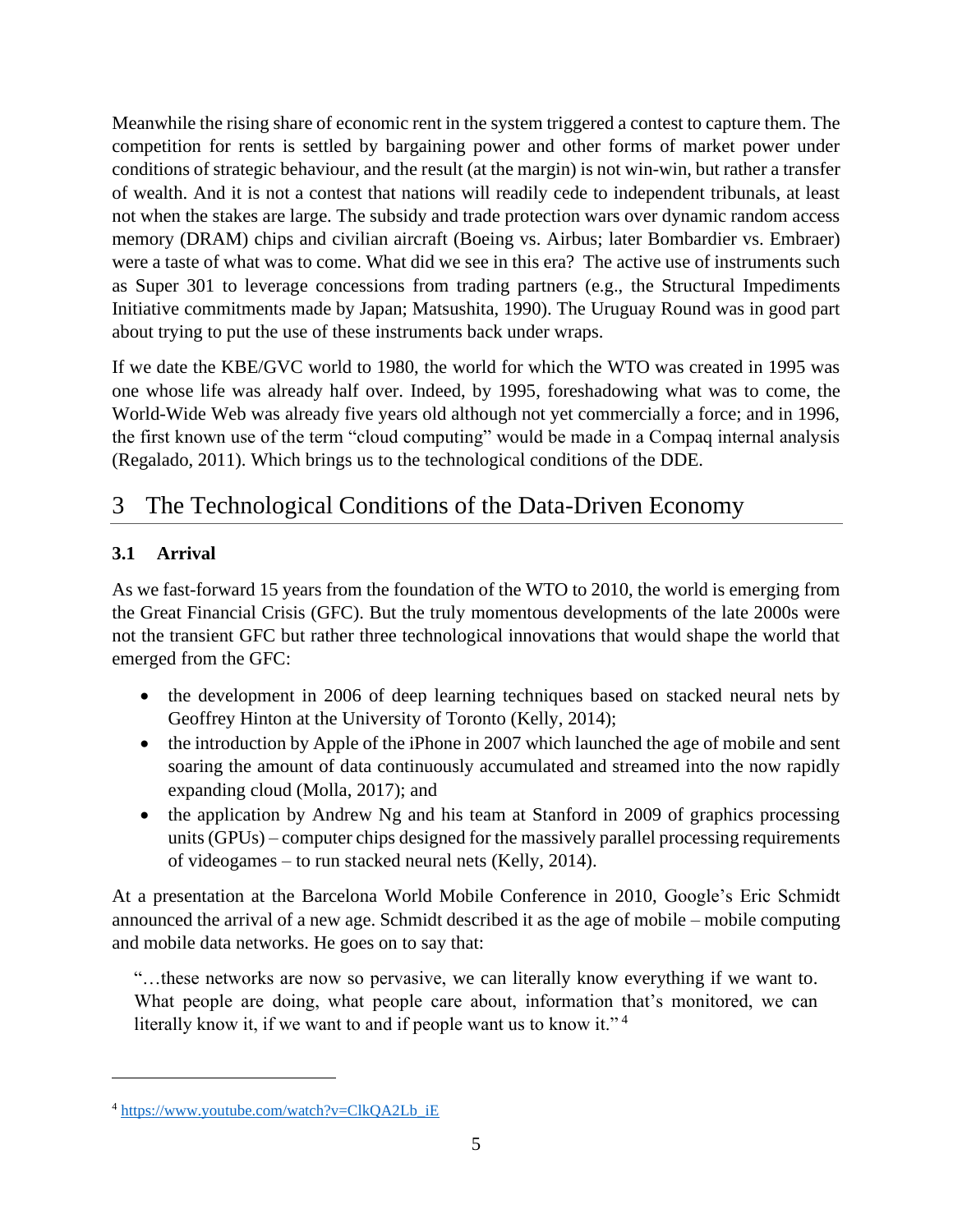It is more than eye-opening in light of this to consider a story told by Kevin Kelly, the former editor of Wired, of a conversation some years earlier with Larry Page, the co-founder and future CEO of Google, about Google's free web service:

"Around 2002 I attended a small party for Google—before its IPO, when it only focused on search. I struck up a conversation with Larry Page, Google's brilliant cofounder, who became the company's CEO in 2011. "Larry, I still don't get it. There are so many search companies. Web search, for free? Where does that get you?" … Page's reply has always stuck with me: 'Oh, we're really making an AI.' " (Kelly, 2014)

The world for which Google was built had arrived. It was the world of big data, machine learning and artificial intelligence – the data-driven economy (DDE).

As can be seen from Figure 2, the major part in the growth of the volume of Internet traffic – and hence the scale of datafication – came after the world emerged from the GFC.



**Figure 2: Growth in Internet Traffic, 1992-2022 (projected), Gigabytes per second**

Source: World Bank (2021). World Development Report 2021 and Cisco Visual Networking Index: Forecast and Trends, 2017–2022;<https://wdr2021.worldbank.org/stories/crossing-borders/>

It seems reasonable to date this second phase change to circa 2010. The term "data-driven economy" starts to show up in the economic literature as early as 2011 in an OECD work program (see note 1 in Ciuriak, 2017a) but, with few exceptions, the main body of literature on this subject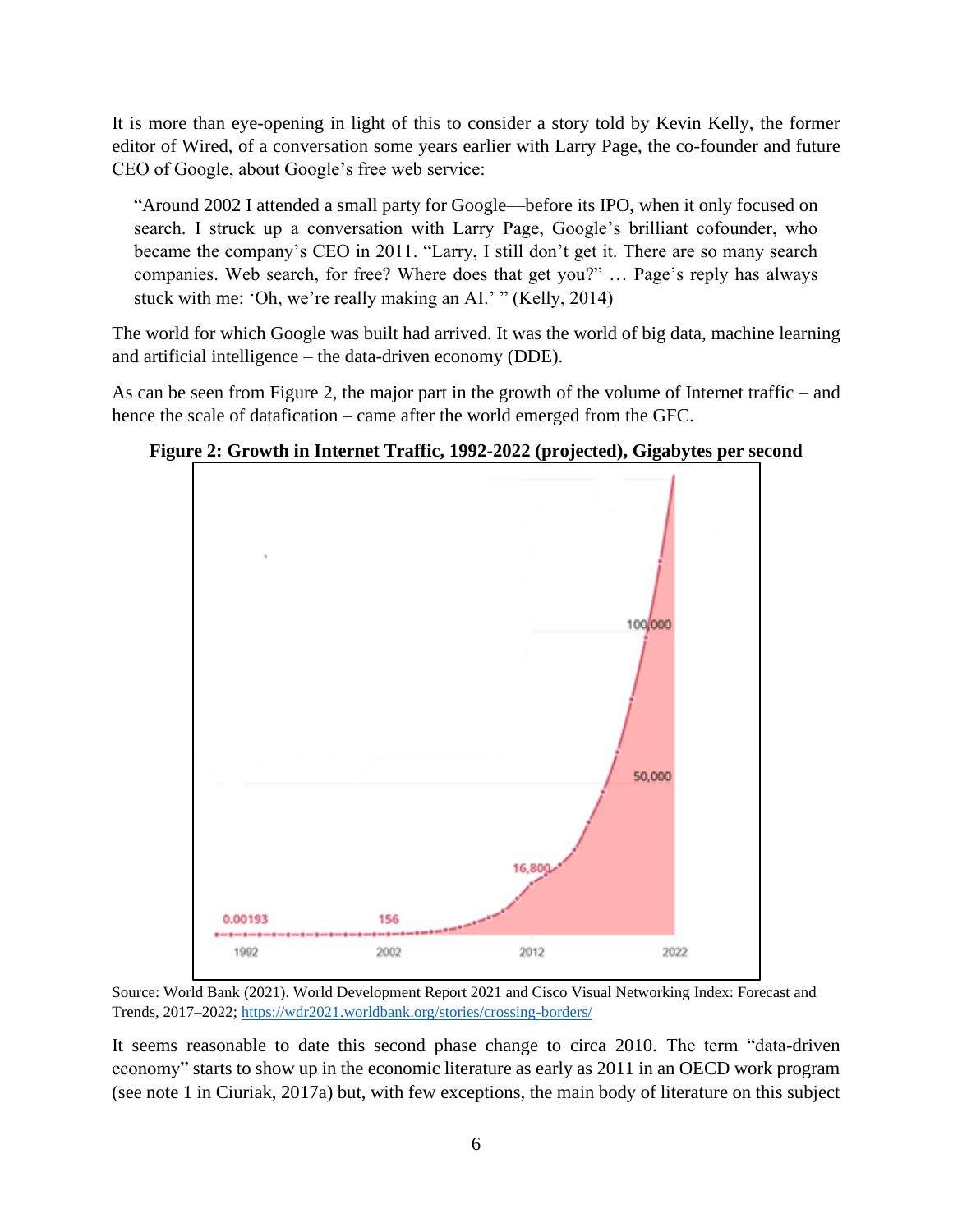is in the second half of the 2000-teens when this became a widely used term of art. Notably, Abe's 2019 Davos speech emphasizes the role of data as *driving* the economy:

"…for decades to come, it will be **digital data driving our economy forward**. We had better act now, because coming into being every single day is more than 2.5 quintillion bytes of data, which is, according to one estimate, as much as two hundred fifty thousand times the printed material in the U.S. Library of Congress. A delay of one year means we will be light years behind." (Abe, 2019; emphasis added)

The title of Abe's speech was about a "hope-driven economy"; but the "hope" is really data.

### **3.2 Market Failure**

The DDE is qualitatively different from the preceding industrial and knowledge-based economies. It behaves differently and is particularly prone to market failure because of certain features:

- Steep economies of scale, which emerge from the investment costs to capture, classify and curate data (see, e.g., Google's massive server farms) and to successfully monetize it.
- Powerful economies of scope due to the increase in the value of data the more it can be cross-referenced through relational databases.
- Network externalities in many use cases, including two-sided markets that are prone to "tipping" in favour of one firm, which then dominates both markets.
- Irreducible information asymmetry, which can be thought of as an industrial strength "sixth" sense" with all the evolutionary advantages that this implies for those companies that possess it – this is the "original sin" of the DDE in the sense that exploiting a market failure is the very basis of the business model of this economy.

These features (elaborated in Ciuriak, 2018) combine to drive the emergence of superstar firms (Autor et al., 2020). Given the scalability of the digital economy, these superstar firms are superstars at a global level The ability to achieve market concentration at a global level is best exemplified by the fact that Facebook can boast of having more users than the populations of the United States, the European Union and China combined. Firms that succeed in figuring out how to use data to improve their products or production processes can gain a powerful competitive edge (e.g., McKinsey Analytics, 2020; Ciuriak and Rodionova, 2021). Note that "winner-take-most" outcomes are not implied for all firms; this depends on whether the data advantage translates into network effects (Hagiu and Wright, 2020). However, data advantages drive outsized returns.

The original theoretical article on the economics of superstars, which demonstrated how superstars capture outsized market share and economic rents, was written by Sherwin Rosen at the dawn of the knowledge-based era in 1981, when the economy was still tangibles-intensive. It was ahead of its time by an economic age.

### **3.3 Scalability in Services and the Baumol Effect**

Here it is salient to mention an aspect of the economics of data that has drawn little attention. The DDE emerged in a services-intensive economy that is subject to the "Baumol effect" (Baumol,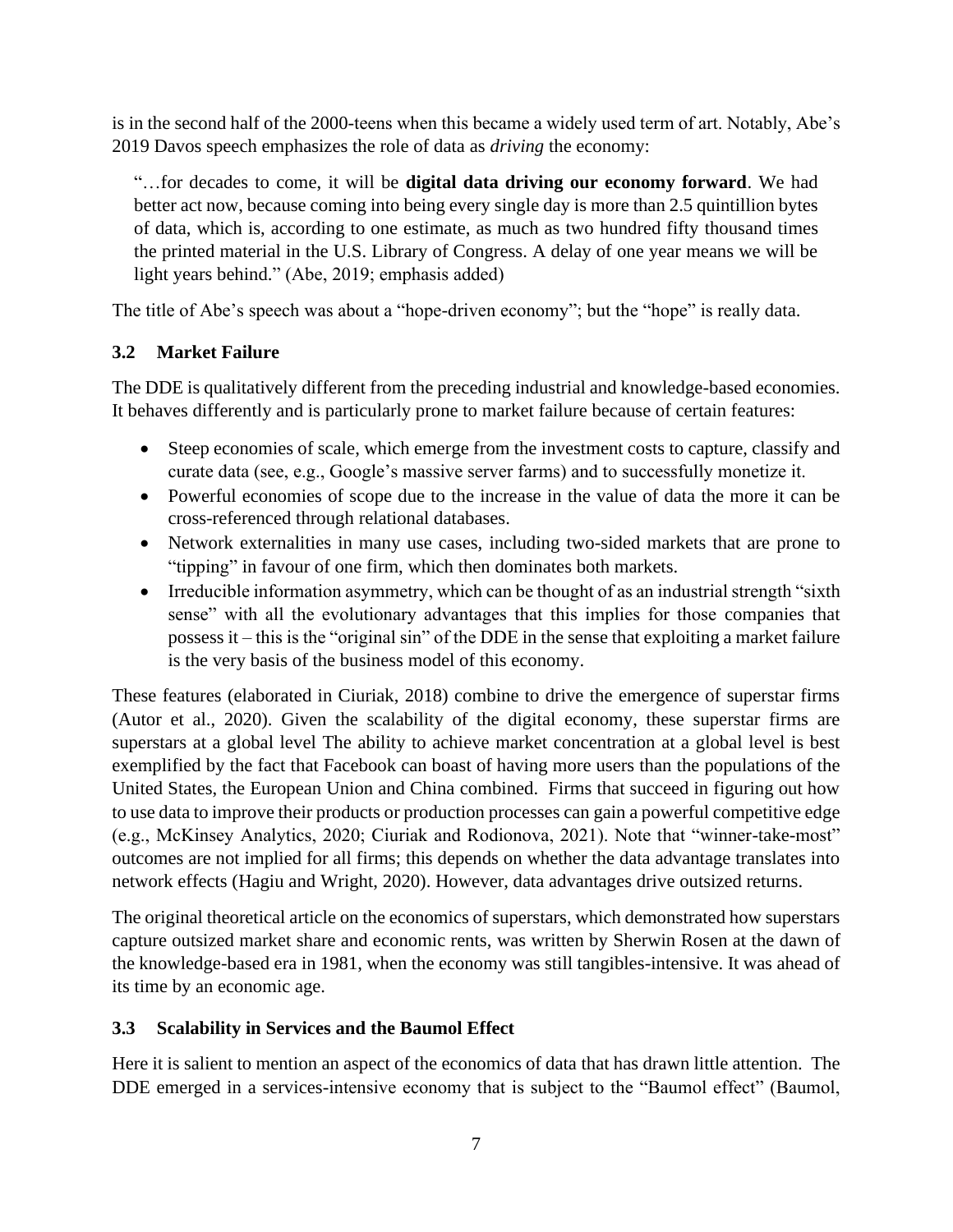1967; Baumol et al., 1985). This refers to a stylized fact of economic growth that the transition into a services-intensive economy historically was associated with a marked growth slowdown (hence the oft-voiced concerns in developing countries about de-industrialization).

In a nutshell, post-industrial economies feature a rising share of services in GDP and at the same time experience a rise in relative costs of services. One reason for this effect is that services are much harder to scale than manufacturing.

Datafication changes everything for services-intensive economies because it introduces a highly scalable by-product of services that functions as a key factor input into the production of massively scalable AI (which has effectively a zero marginal cost of production). Human knowledge capital is not scalable; machine knowledge capital is (Ciuriak, 2018). Game changer.

Scalability introduces rents. Strategic behaviour is then inevitably induced since exercise of power determines market shares and the distribution of returns in the presence of rents. It has been oft remarked that we are in second "gilded age" (Krugman, 2014). The gilding is worth fighting over. Enter geoeconomics and geopolitics.

### **3.4 Data in the trading system**

Data occupies a curious position in the trading system. On the one hand, insofar as it constitutes a digital product, it is subject to WTO rules, which are in principle technology neutral (see, e.g., Janow and Mavroidis 2019, s2). Moreover, insofar as data flows across borders are intrinsic to enabling a transaction subject to WTO commitments to take place, they are similarly subject to WTO commitments. In this sense, the term "electronic transmissions", which includes both data as the substance of the digital product and other data associated with transactions which accompany digital products and are intrinsic to the transaction if not the product itself, have always been fully subject to WTO rules.

At the same time, data is directly traded in a barter exchange that takes place outside the WTO system of rules. This takes the form of free Internet services in exchange for the data generated by the use of that service, which then can be monetized separately in the other side of a two-sided market<sup>5</sup>. Such data used to be "data exhaust" – now it is very valuable, constituting a large share of intangible assets.

In 1976, intangibles accounted for 16% of the value of the assets of companies that comprise Standard & Poor's S&P500 index. By 1995, when the WTO was founded, the share of intangibles had already risen above 50%. By 2018, this figure had risen to 84% (see Bloomberg figure below). The share of intangibles has now risen above 90%. S&P500 market capitalization peaked at over \$40 trillion in August 2021; intangibles comprise \$36 trillion of this amount.

Five US data-rich companies (Apple, Amazon, Facebook, Google/Alphabet and Microsoft) alone are worth about \$9.5 trillion today, with most of that value comprised of intangibles. However, as

<sup>&</sup>lt;sup>5</sup> Two-sided markets with one side operating on the basis of zero prices are a special type of market that has attracted attention from competition policy authorities in the context of the data-driven economy (OECD, 2018).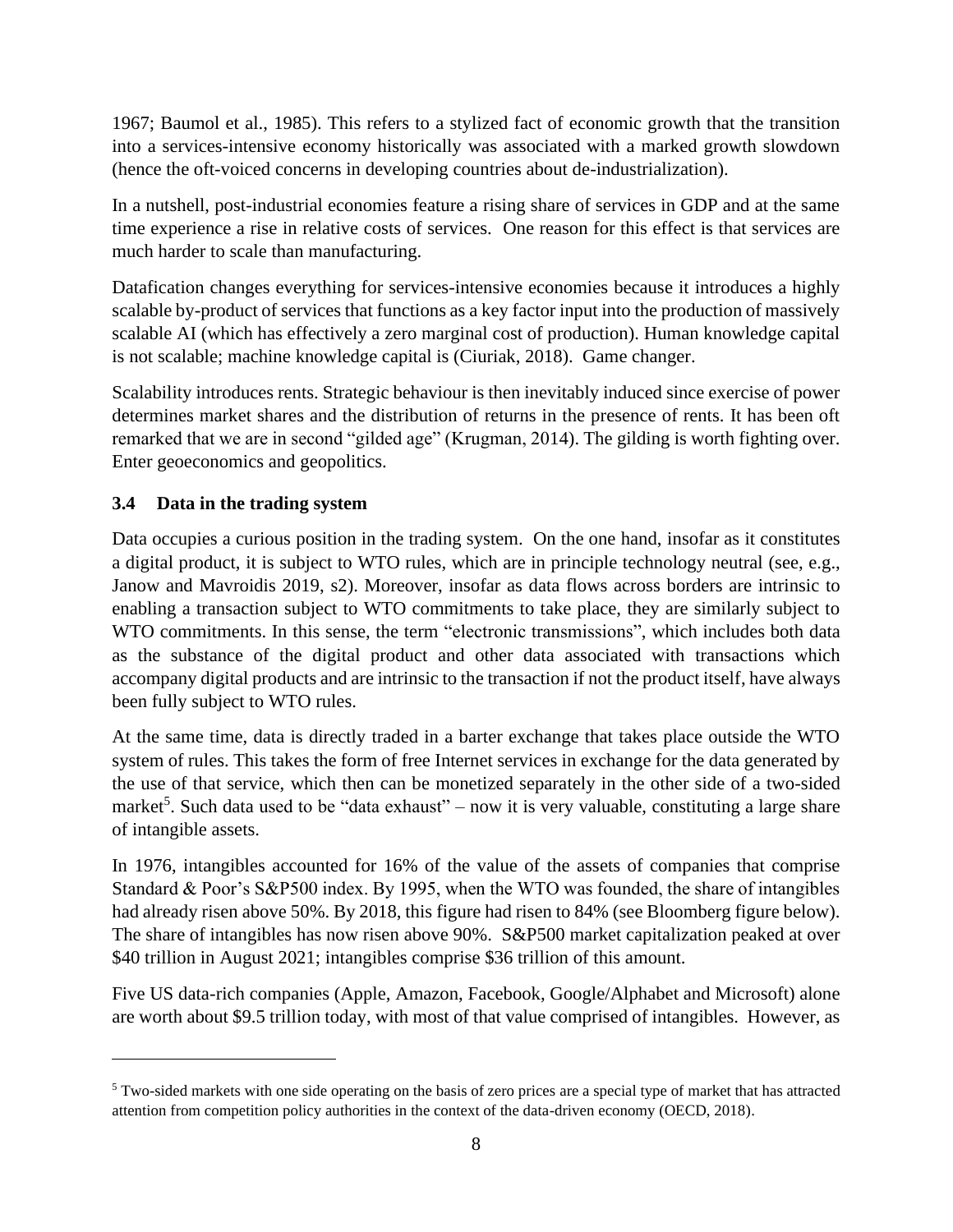the aggregate figures for the S&P 500 show, the rise of intangibles is pervasive across industries. Notably, the United States International Trade Commission (USITC), in its quantification of the impacts of the Canada-US-Mexico Agreement (CUSMA), assigned a value of data flow to each of the over 100 industries in its analytical framework (USITC, 2019). US Trade Representative Katharine Tai echoed this in her statement: "Nearly every aspect of our economy has been digitized to some degree" (USTR, 2021).

Much of the value of intangible assets is comprised of data and associated assets (e.g., algorithms), although exactly how much is hard to determine (Ciuriak, 2019). This reflects the way that data is captured: there are no invoices or receipts to establish a transaction value. By the same token, the value of data is not found in national economic or trade accounts. It is not part of the discussion of the WTO moratorium on the application of tariffs to electronic transmissions. And it is not part of the base of the calculation of MNE taxes to be apportioned to end markets under the OECD/G20 Inclusive Framework for MNE tax reform (Ciuriak and Eurallyah, 2021). And yet it is widely considered the most valuable commodity in the modern economy and a major trade interest for the digital powers. Data is different and this difference needs to recognized in the trade discussion.



**Figure 3: Tangible and Intangible Share of Corporate Assets, S&P 500** 

Source: Ponczek (2020).

#### **3.5 Sharing the Rents – Trade Policy Becomes Tax Policy**

Countries can benefit from the digital data-driven economy in two general ways – as a producer and as a consumer. Countries that can establish a foothold in this economy through data-driven companies that are able to operate both domestically and internationally can compete for the large international rents that this economy generates. In the absence of those firms, countries can still benefit as consumers from digital services that are, as noted above, often freely provided. However, they face poor terms of trade as they contribute to the development of global data assets but do not share in the ownership and exploitation of these assets. In a world dominated by intangible assets, consumer-only countries accordingly face a shrinking share of global wealth.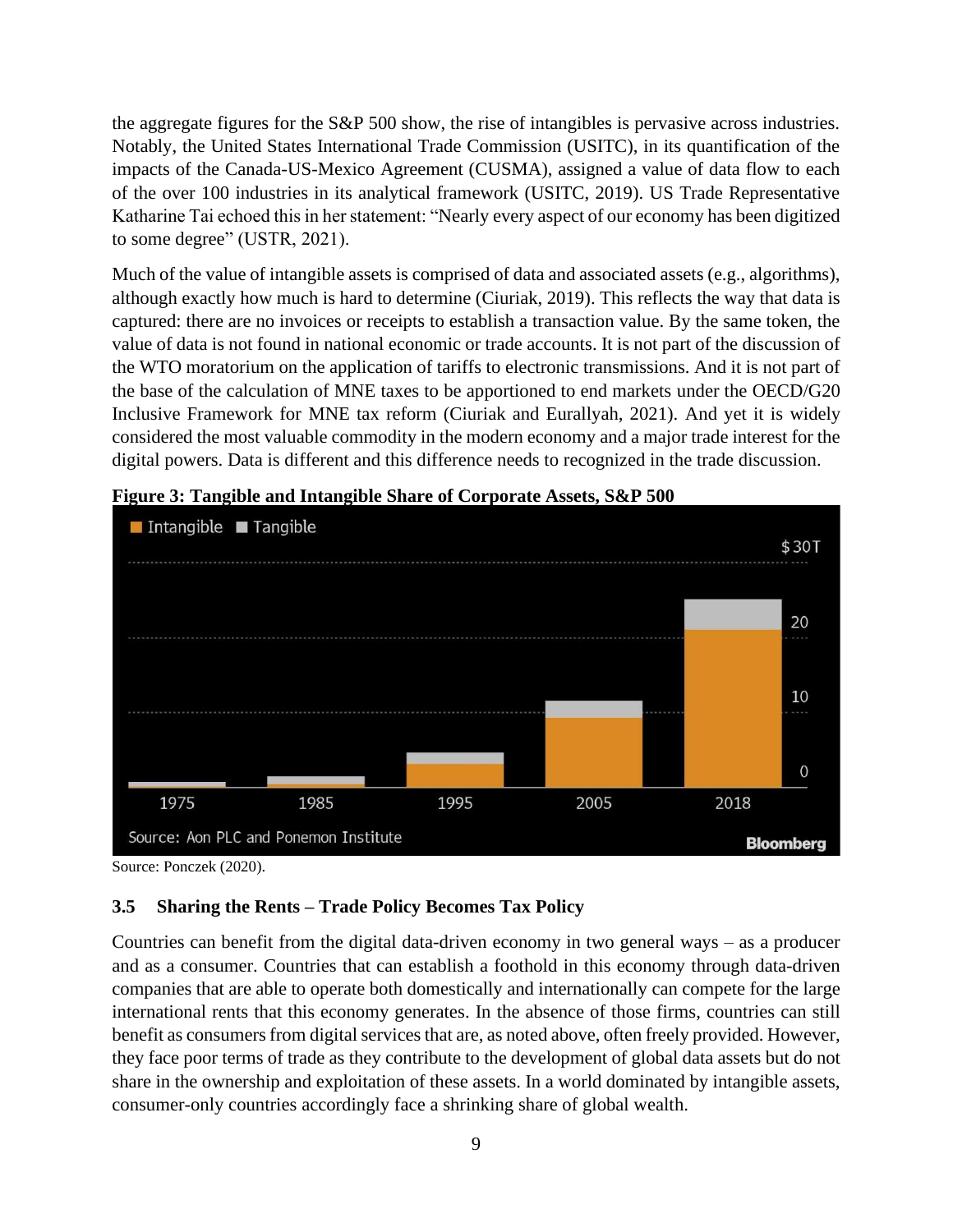As one response, many countries have moved to impose digital services taxes, which led to the threat of retaliation, and ensuing negotiations to develop a global framework. The result is the OECD/G20 Inclusive Framework (OECD/G20, 2021; OECD, 2021). The redistribution of taxation rights is, however, very modest compared to the increase in the scale of profits shielded from tax through use of tax havens in the DDE era. Ciuriak and Eurallyah (2021) suggest that, for the OECD countries, the Inclusive Framework is a \$150 billion solution to what has grown into a trillion dollar-plus tax avoidance problem in the DDE (figure 4).



**Figure 4: Corporate Taxes as Share of GDP - OECD Average**

Source: Ciuriak and Eurallyah (2021) based on OECD Corporate Tax Revenue Database[. https://data.oecd.org/tax/tax](https://data.oecd.org/tax/tax-on-corporate-profits.htm)[on-corporate-profits.htm](https://data.oecd.org/tax/tax-on-corporate-profits.htm)

More importantly from the perspective of addressing rent capture in the DDE, the Inclusive Framework does not take into account the value of data. A lower bound for the value of data that is generated in the OECD region can be set at the value of free Internet services (which represent the other half of the barter-type exchange of free services for data). An estimate of this for the United States suggests it is on the order of 2% of GDP (Nakamura et al., 2018). For the OECD, this would imply about \$1.2 trillion in value annually, of which two-thirds or over \$800 billion would be generated outside the United States.

The amount of tax rights transferred under the Inclusive Framework (\$125 billion) seems very small compared to the value of data captured. At an OECD average capital gains tax of about 20%, this calculation implies about \$160 billion in shifted revenues. Clearly, this is a prize that is worth fighting over. It is implausible that countries will continue to allow it to flow across borders without compensation of some sort. The articulation of policies of "data sovereignty" etc., comes hardly as a surprise. Moreover, of the \$125 billion in taxing rights reallocated, relatively little will go the developing countries – hence the issues surrounding the digital services tax/moratorium on electronic transmissions may not be settled.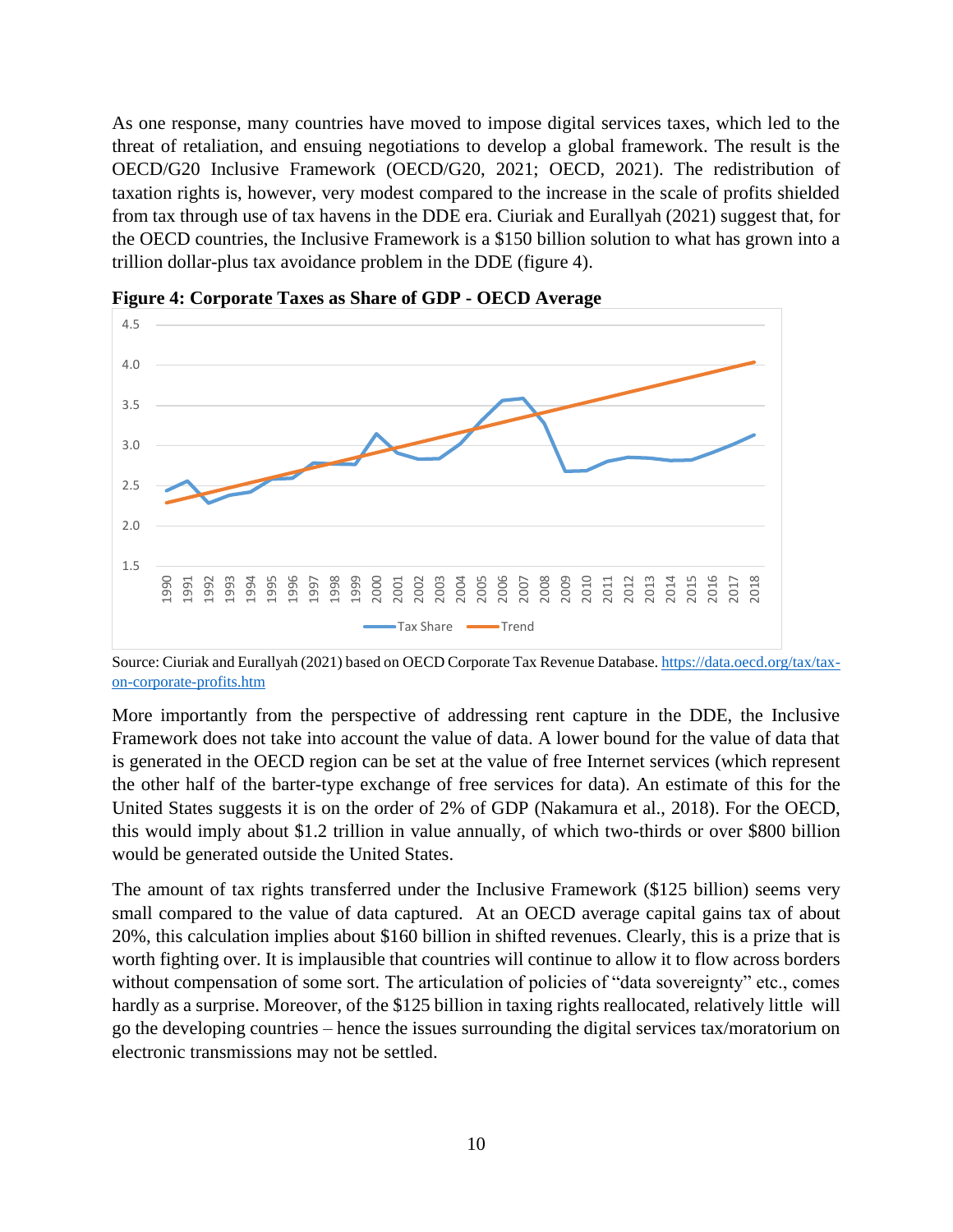## 4 Strategic Behaviour in the DDE

The DDE is an economy primed for strategic behaviour by countries and firms. Strategic behaviour is generally not analytically tractable, which makes this economy uncommonly hard to predict.

Superstar firms often have resources at their disposal that exceed most countries' R&D budgets yet are run by individuals who might be inclined to send a sports car with a mannequin in the driver's seat into space (Gunter, 2018).

Competition issues are pervasive with strategic behaviour; again unpredictability reigns since conditions of competition are shaped by agreements not markets. By the same token, competition becomes the new market access given the implications for market concentration and risk of anticompetitive behaviour (i.e., a firm's market access will tend to depend on the conditions it agrees to regarding competition concerns).

Innovation issues add to the uncertainties as the industrialization of learning through machine learning accelerates innovation and product life cycles shrink; and as the resources available for innovation become scalable – the first issue of a patent to an AI in 2021 (Naidoo, 2021) is an important marker in this latter regard.

IP protection is now centred on trade secrets, which have an indefinite duration, are nontransparent, and are proliferating – Taiwan's star computer chip manufacturer, TSMC, recently announced it had classified more than 140,000 trade secrets (Schindler, 2021). This is "do it yourself" IP protection. The rise in uncertainty for potential competitors as to the lie of the land is considerable.

Nation states are, under such circumstances, likely to identify their interests with their superstar firms - at least in international contexts – and to add their own strategic behaviour to the mix. The DDE was primed for strategic competition – and the pivot of China to technology delivered it.

China made its entry into the KBE at about the same time as it entered the DDE and made extraordinary progress on both, setting the stage for the strategic competition that blew up in the late 2000-teens.

China's patenting activity really takes off around 2010 (Figure 5); this means it enters the KBE at the start of the DDE. Its participation in the KBE was supported by a steady rise in R&D as share of GDP; a substantially expanded IP infrastructure (thousands of patent examiners, specialized IP courts); much strengthened IP protection; and sophisticated strategies focussing on standardsessential patents (Ciuriak, 2017b; Ernst, 2017).

At the same time, e-commerce revenues as a share of total retail sales rose steeply following Apple's release of the iPhone 3 in China in January 2008 - China's mobile phone consumers transitioned en masse to smart phones and the rest is history as regards China's surge into global leadership in ecommerce (Figure 6).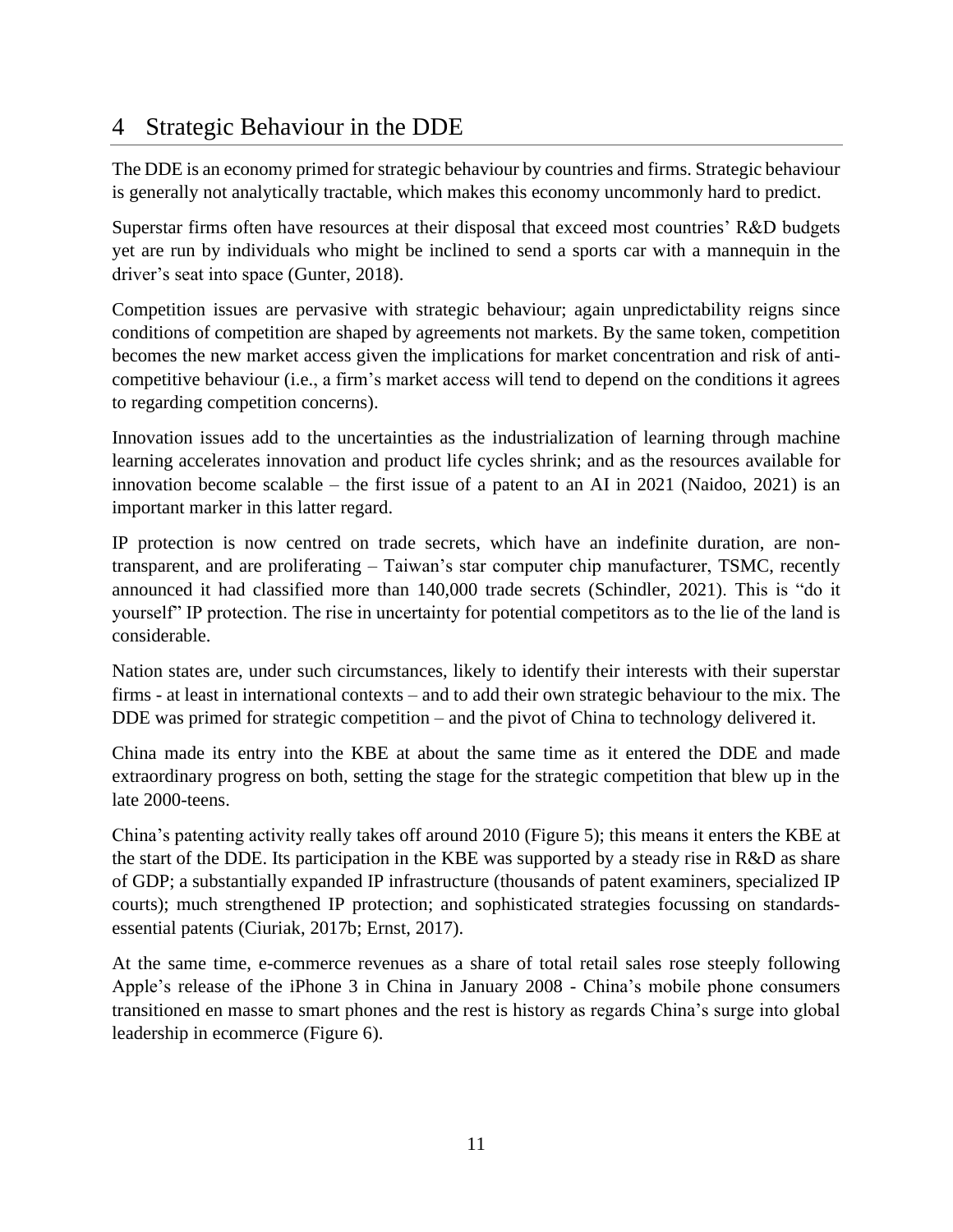China's cross-border data flows soared (Figure 7) and it joined the competition to capture international data flows through the development of the infrastructure of the DDE (submarine cables; Figure 8).

China's interests thus evolved rapidly in the past decade – its interest in joining the Digital Economic Partnership Agreement (DEPA) and the Comprehensive and Progressive Agreement for Trans-Pacific Partnership (CPTPP) should not come as a surprise (Asia Watch, 2021).



**Figure 5. Total Patent Applications of the Top-5 Offices, 1980-2016**

**Figure 6. E-commerce Revenues as Share of Total Retail Sales, 2007-2016**



Source: Reproduced from Zhang and Chen (2019), based on Alibaba data.

Source: World Intellectual Property Organization (2020).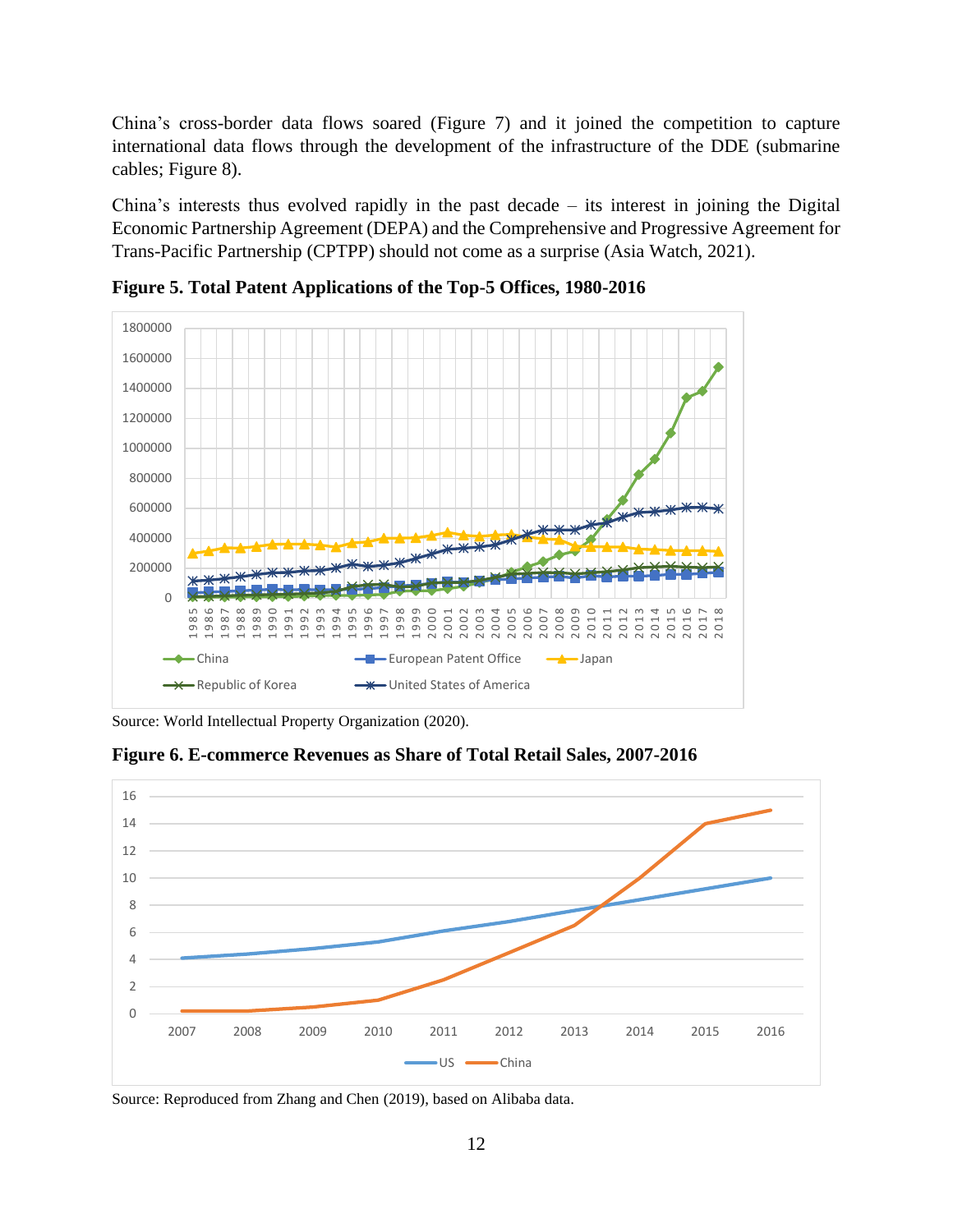

**Figure 7: Cross-border Data Flows by Economy, 2001-2019 (millions of megabits per second)**

Source: Adapted from Tsunashima (2020), based on data from the International Telecommunications Union.





Source: 2Africa cable chart from https://www.submarinenetworks.com/en/systems/asia-europe-africa/2africa; China's Digital Silk Road from Haq (2021).

The US "pivot to Asia" under the Obama Administration in 2009 seems to have had little to do with China's early engagement in the KBE/DDE. In particular, the militarization of the response indicates a conventional (and dated from the present perspective) view of geopolitics. Moreover, the early phase of the trade and technology war waged by the Trump Administration focussed principally on industrial goods. The development that appears to have served as the wake-up call that would drive the technology war was the realization by US strategists that the United States had fallen behind in the development of 5G telecommunications networks, which had profound implications for economic and military capabilities (Blustein, 2019: 247). The US pivot then became a pivot to technology. So, was it national security or rent-seeking? Possibly both, but the timing suggests the latter and the identification problem is inherently impossible to solve.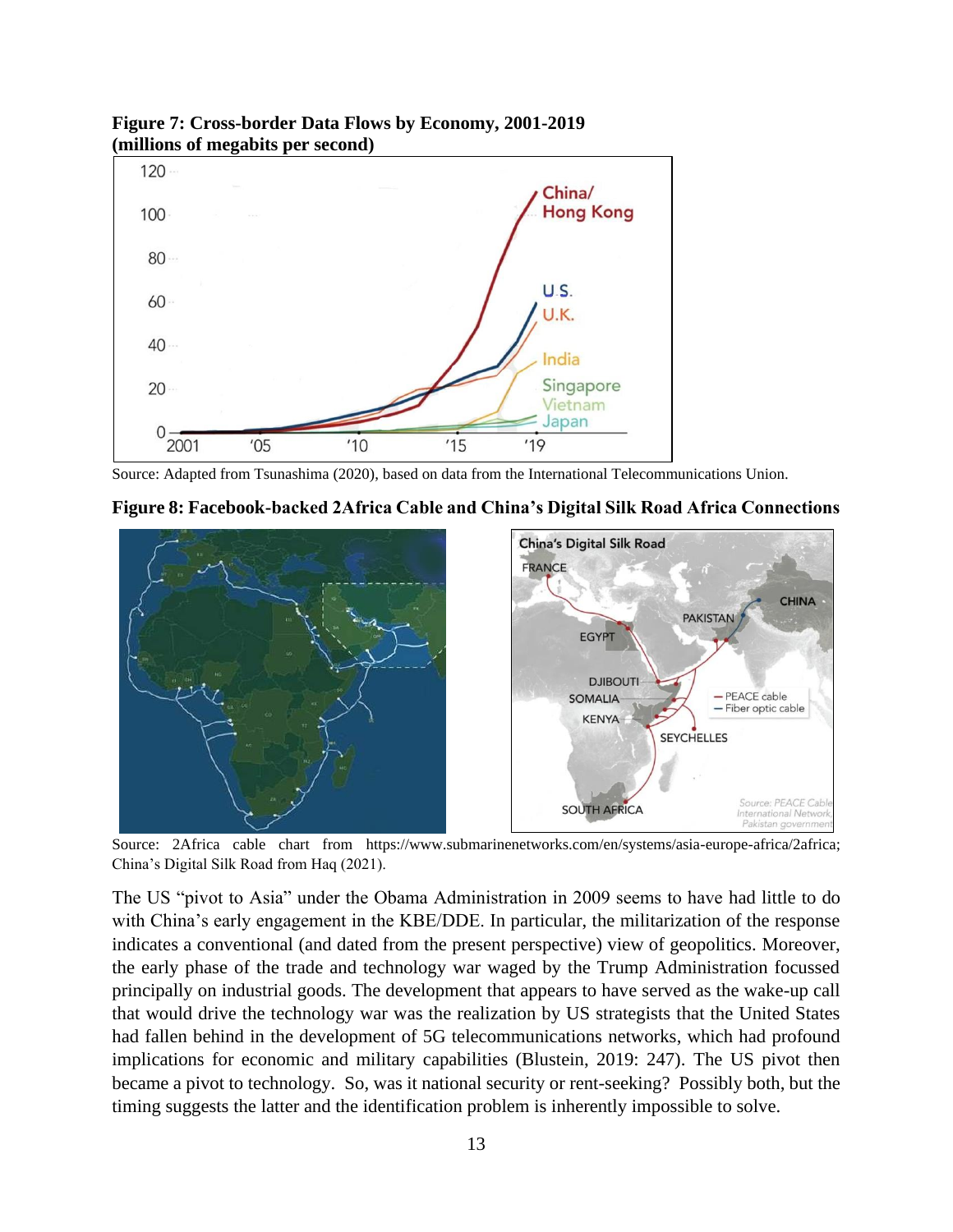## 5 Discussion

Industrial policy is front and centre today in public policy discussions for a range of reasons.

First and foremost, the nature of the DDE puts in play what appear to be massive economic rents that countries are maneuvering to capture. Strategic trade and economic policy is back in vogue.

Second, the major societal challenges today are in public goods space (climate change, pandemic, digital transformation). The economics of public goods hasn't changed – there is in that sense no new "doctrine". The rationales for public sector engagement in the economy as regulator or in supporting production (including as a producer through state-owned enterprises) remain as they were, based on externalities and market failures (for a review, see Ciuriak, 2013). However, the nature of the major challenges means the optimal share of public goods in production has risen.

Third, the pandemic excited much political action to pull back from the globally distributed "made in the world" production system that emerged under the WTO, including through reshoring of supply chains. In a similar vein, the flaring of a cold war between the United States and China prompted initiatives by the United States to slow China's technological advance, in good measure by denying access to technology produced using US inputs. There has also been much discussion of "ally-shoring" to eliminate exposure to possible weaponization of supply chain linkages. These measures also involve industrial policies, in this cased based on over-riding national security concerns to both deny economic activity that the market finds profitable and to support economic activity that the market has judged inefficient.

Fourth, the acceleration of innovation means that more investments now feature risk-return metrics that fall outside the specifications required by private investors due to shortened time horizons to recoup outlays. By the same token, this means more investments that might have social utility are left on the table as it were, if governments stick to the OECD consensus that they only engage in industrial policies of a "horizontal" or "soft" nature rather than sector/firm/product-specific "vertical" or "hard" nature (the latter policies are pejoratively labelled as "picking winners").

Finally, the advances made in artificial intelligence mean the world is poised for steeply rising deployments of machine knowledge capital to complement or replace human knowledge capital. Since machine knowledge capital is eminently scalable (while human knowledge capital is eminently not), the large services-intensive sectors of the advanced economies will see technologydriven changes that will generate significant rents (even as they come to the rescue for aging economies and more generally free services-intensive economies from the Baumol effect which explains why the transition into a services-intensive economy is accompanied by slowing growth and declining productivity).

In the latter regard, China's path to the technology frontier is open based on the investments it made in its technology infrastructure in the 2000-teens. US restrictions on China's access to technology have repeatedly redounded. Necessity is the mother of invention and China has demonstrated its ability to invent. Following an incident in which China claimed the United States interfered with China's use of the GPS telecommunications network (Xie, 2020), China put in place its own BaiDou network (Lague, 2013; Crichton, 2020). When the United States excluded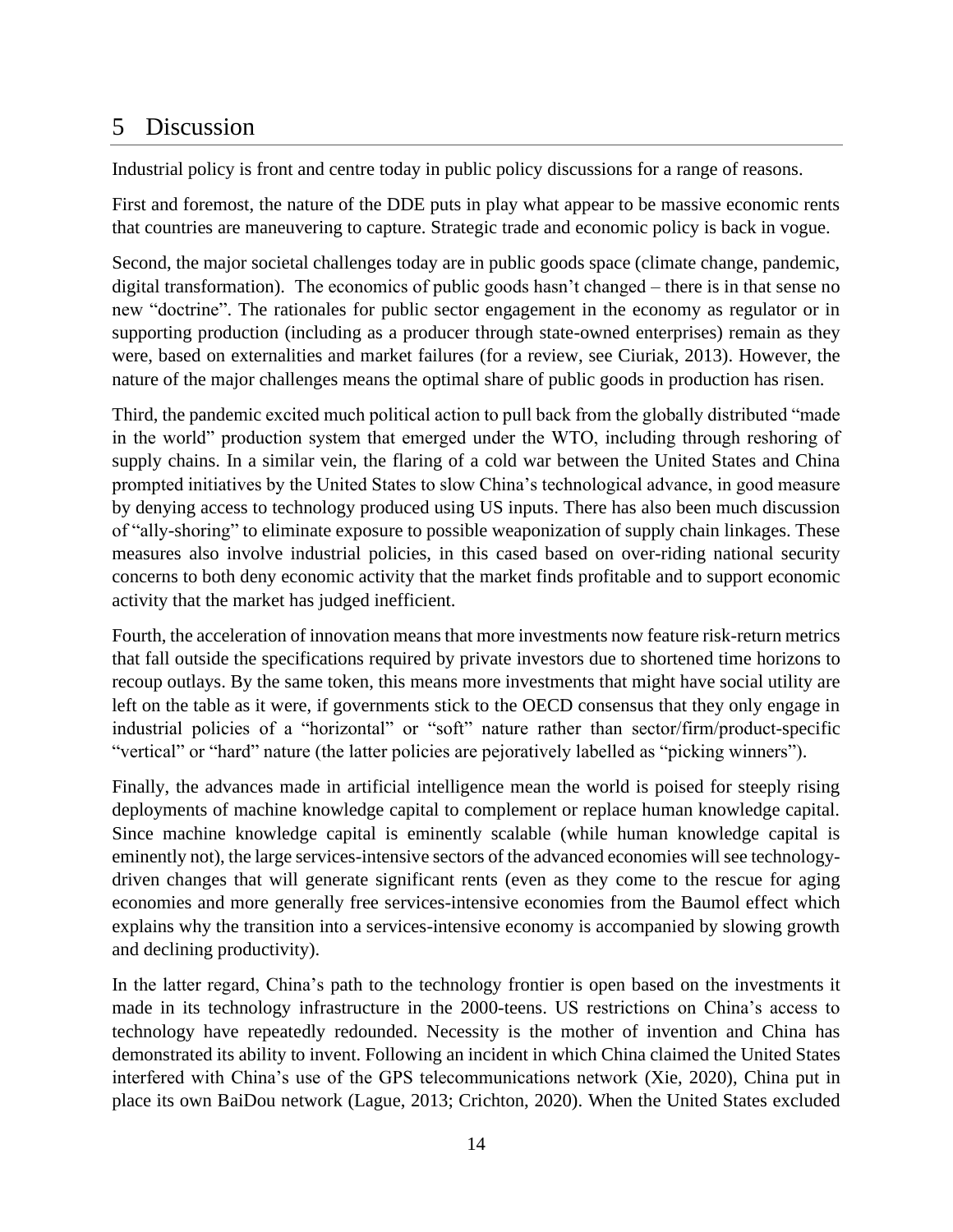China from the International Space Station (Kluger, 2015), China built its own (Kharpal, 2021) and for good measure recently executed a Mars lander on its first try (Webb and Allen, 2021) and brought back the first lunar samples in 44 years with its Chang'e 5 mission in 2020 (Crane, 2020). Quantum computing is on the list of technologies subject to US export controls: Scientific American reported this year that China is now leading in this area (Garisto, 2021) – after having launched the first quantum experimental satellite in 2016 (Gibney, 2016), and conducted the first successful quantum entanglement experiment at that distance in 2017 (Billings, 2017).

The US restrictions on computer chips and computer chip manufacturing technology likely face the same fate. There is much industry commentary to the effect that China has already gained full capability for mature 28 nanometer production technology as of 2021 and will have mass production capability of 14 nanometer chips – which constitute the backbone of chip applications – by end-2022 (see, e.g., Verdict, 2021; Barton 2021).

While it is impossible to know the state of play in tech due to the rapid pace of development, the market valuation of China's leading semiconductor manufacturing firm, SMIC, which was targeted by US sanctions, compared to Intel which is a beneficiary of these restrictions, provides a real-time guide (Figures 9 and 10) as to what the market, however misguided it might be, thinks.



#### **Figure 9: Market Performance of SMIC**

Source: Google Finance, accessed 16 November 2021



**Figure 10: Market Performance of INTEL**

Source: Google Finance, accessed 16 November 2021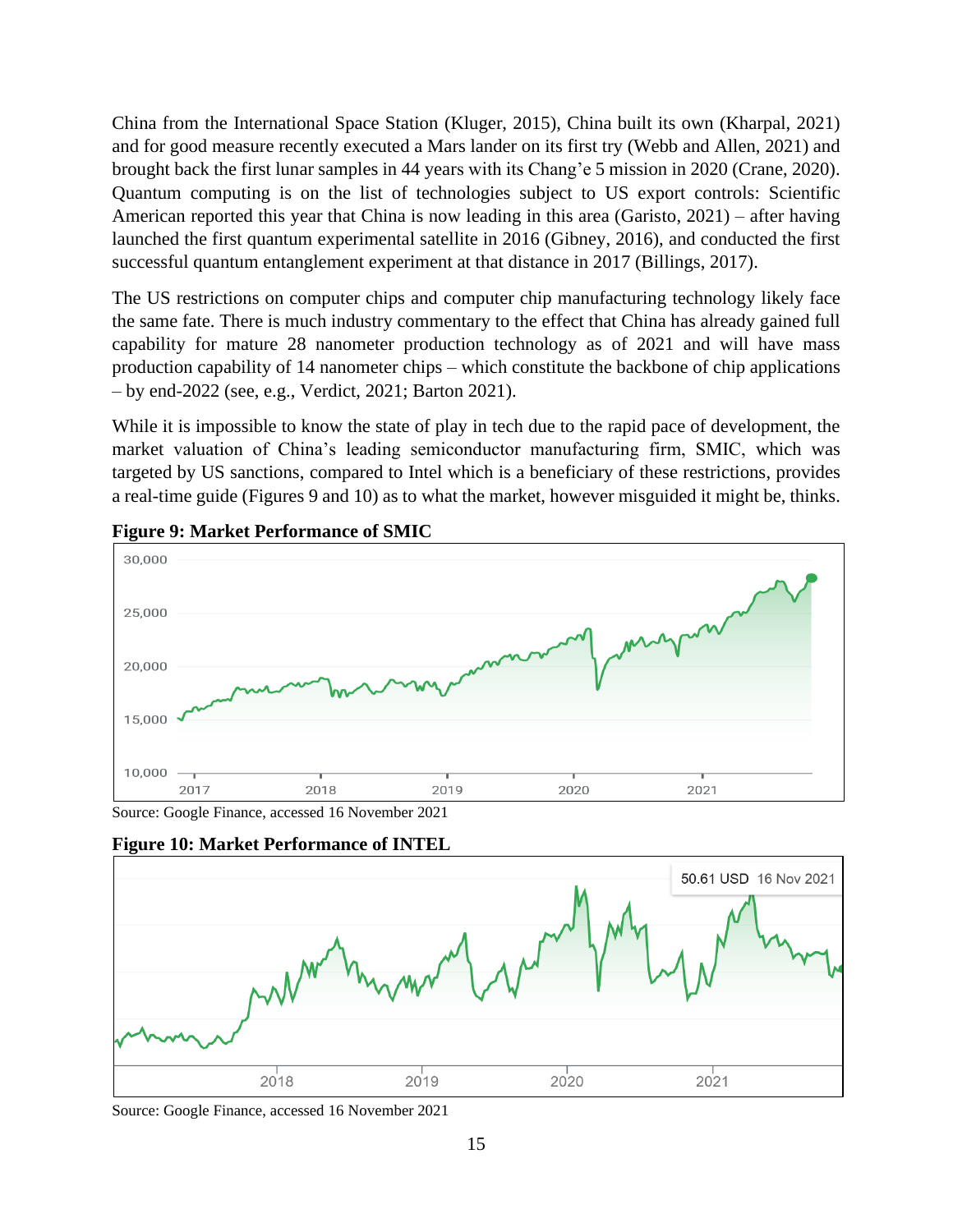Whether or not markets are truly efficient (in the sense of incorporating all known information and acting rationally on that information), they do reflect assimilation of a vast amount of public and private information. As well, FDI is flooding into China (up 17.8% in the first 10 months of 2021 after China led the world in 2020).

Rents aren't going away. Public goods issues aren't going away. China is not going away. And the United States is hardly likely to throw in the towel. The post-pandemic DDE will thus be shaped by sustained high-stakes industrial policy competition.

Bottom line: changing technological and economic conditions mean that the rules-based system developed for the mature industrial economy and emerging KBE is not set up to govern the DDE. This would be the case even absent the major societal challenges and the growing geopolitical/geoeconomic divide. When the latter considerations are taken into account, the need for a wholesale review of the system becomes crystal clear.

Whither Canada? As a small open economy that depends on its relations with a global trading system in an innovation-intensive economy, the answer is hardly novel.

On the trade front, the escalating resort to national security rationales for trade restrictions represents a threat to Canada's prosperity. Canada's optimal response is to circumscribe the use of this justification to the extent possible and to restore multilateral disciplines to ensure that they are available when such measures are invoked. Otherwise, Canada should pursue its traditional policy of economic diplomacy in the United States to combat protectionism in our main market and to seek trade diversification opportunities where they present themselves.

As regards innovation, Canada starts from a weak position with R&D spending as a share of GDP well below the OECD average, a relatively small number of unicorns in an age of unicorns, and a problematic structure of international trade specialization – a trade surplus in R&D services and a deficit in the IP that results from R&D, with a large net negative.

In an innovation-intensive world of superstar firms and geostrategic competition, the focus should be on innovation and firms. The measure of success: Canada's count of unicorns would be rising steeply, as would be Canada's R&D share of GDP, and private and public venture capital support for Canadian technology-intensive companies would be breaking records.

Canada's economic history is punctuated by the establishment of Crown Corporations to fill gaps. The maturation of the industrial era economy may have given the impression that this was history. Today, it's not a question of necessarily resorted to Crown Corporations, but Canada should not hesitate to go that route if necessary.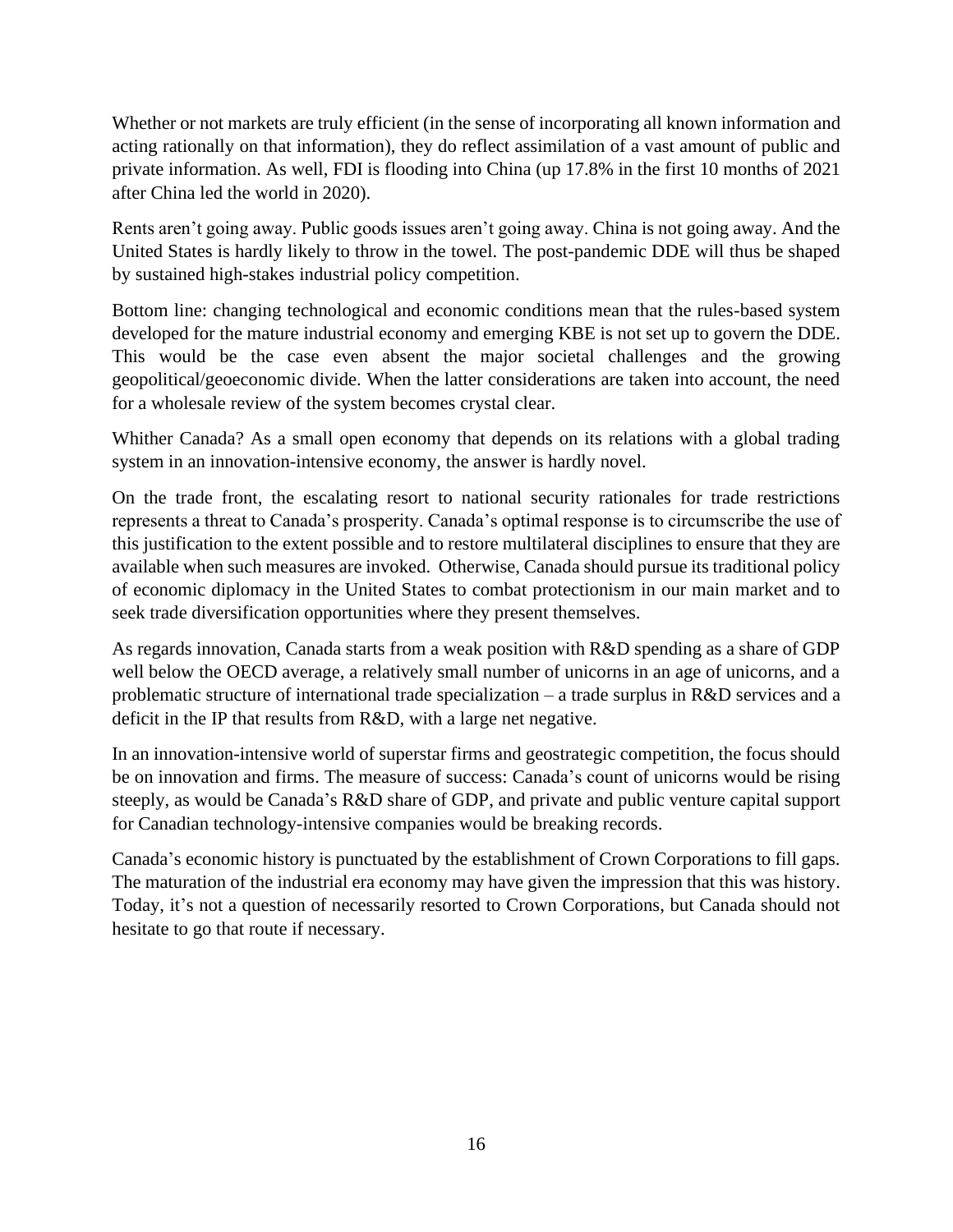### References

- Abe, Shinjo. 2019. "Toward a New Era of "Hope-Driven Economy," Keynote Speech at the World Economic Forum Annual Meeting, Davos, 23 January. [https://japan.kantei.go.jp/98\\_abe/statement/201901/\\_00003.html](https://japan.kantei.go.jp/98_abe/statement/201901/_00003.html)
- Allen, Robert C. *The British Industrial Revolution in Global Perspective*. Cambridge, UK: Cambridge University Press, 2009.
- Asia Watch. 2021. "China Applies to Join Digital Economy Super Pact," Asia Pacific Foundation of Canada, 4 November. [https://www.asiapacific.ca/asia-watch/china-applies](https://www.asiapacific.ca/asia-watch/china-applies-join-digital-economy-super-pact)[join-digital-economy-super-pact](https://www.asiapacific.ca/asia-watch/china-applies-join-digital-economy-super-pact)
- Autor, David, David Dorn, Lawrence F Katz, Christina Patterson, and John Van Reenen. 2020. "The Fall of the Labor Share and the Rise of Superstar Firms," *The Quarterly Journal of Economics* 135(2), May: 645–709, https://doi.org/10.1093/qje/qjaa004
- Baertlein, Lisa, Jonathan Saul, and Siddharth Cavale. 2021. "'Containergeddon': Supply crisis drives Walmart and rivals to hire their own ships," Reuters, 7 October. [https://www.reuters.com/business/autos-transportation/containergeddon-supply-crisis-drives](https://www.reuters.com/business/autos-transportation/containergeddon-supply-crisis-drives-walmart-rivals-hire-their-own-ships-2021-10-07/)[walmart-rivals-hire-their-own-ships-2021-10-07/](https://www.reuters.com/business/autos-transportation/containergeddon-supply-crisis-drives-walmart-rivals-hire-their-own-ships-2021-10-07/)
- Barton, James. 2021. "Chinese 14nm chips to enter full-scale production in 2022," Developing Telecoms, 26 August. [https://developingtelecoms.com/telecom-business/partner](https://developingtelecoms.com/telecom-business/partner-spotlight/11775-chinese-14nm-chips-to-enter-full-scale-production-in-2022.html)[spotlight/11775-chinese-14nm-chips-to-enter-full-scale-production-in-2022.html](https://developingtelecoms.com/telecom-business/partner-spotlight/11775-chinese-14nm-chips-to-enter-full-scale-production-in-2022.html)
- Baumol, William J. 1967. "Macroeconomics of Unbalanced Growth: The Anatomy of Urban Crisis," The American Economic Review 57(3), June: 415–426.
- Baumol, William J., Sue Anne Batey Blackman, and Edward N. Wolff. 1985. "Unbalanced Growth Revisited: Asymptotic Stagnancy and New Evidence," The American Economic Review 75(4), September: 806-817.
- Billings, Lee. 2017. "China Shatters "Spooky Action at a Distance" Record, Preps for Quantum Internet," *Scientific American*, 15 June. [https://www.scientificamerican.com/article/china](https://www.scientificamerican.com/article/china-shatters-ldquo-spooky-action-at-a-distance-rdquo-record-preps-for-quantum-internet/)[shatters-ldquo-spooky-action-at-a-distance-rdquo-record-preps-for-quantum-internet/](https://www.scientificamerican.com/article/china-shatters-ldquo-spooky-action-at-a-distance-rdquo-record-preps-for-quantum-internet/)
- Blustein, Paul. 2019. *Schism: China, America and the Fracturing of the Global Trading System*. Waterloo: Centre for International Governance Innovation.
- Brander, James A. and Barbara J. Spencer. 1983. "International R&D Rivalry and Industrial Strategy," *Review of Economic Studies* 50: 707-722.
- Brander, James A. and Barbara J. Spencer. 1985. "Export Subsidies and Market Share Rivalry," *Journal of International Economics* 18(1-2) February: 83-100.
- Buckley, Peter J. and Mark Casson. 1976. *The Future of the Multinational Enterprise*. London: Macmillan.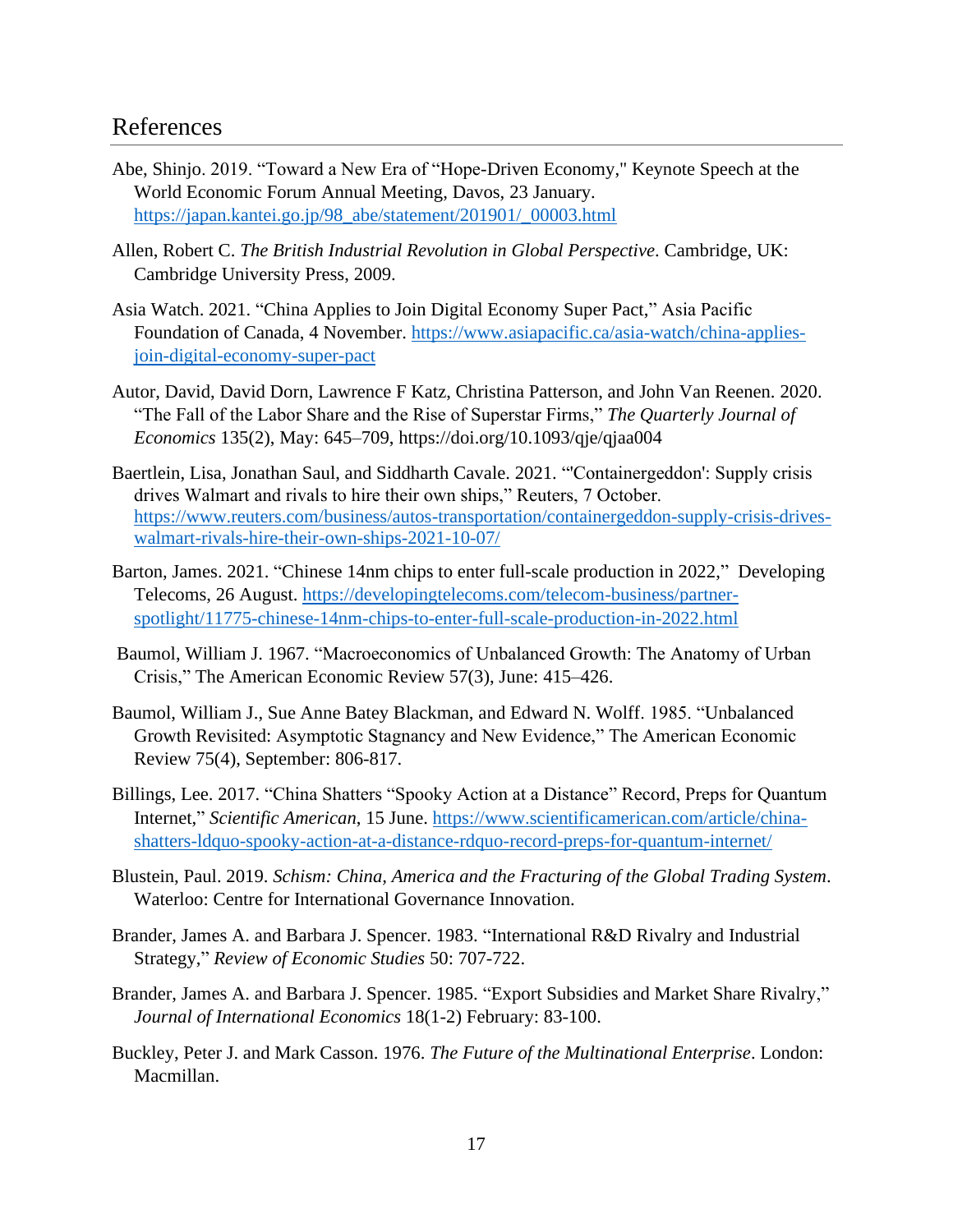- Byrne, David, Carol Corrado and Daniel E. Sichel. 2018. "The Rise of Cloud Computing: Minding Your P's, Q's And K's," NBER Working Paper 25188, http://www.nber.org/papers/w25188.
- Caves, R. E. 1971. "International Corporations: The Industrial Economics of Foreign Investment," *Economica*. 38: 1-27.
- Ciuriak, Dan and Vlada Rodionova. 2021. "Trading AI: Economic Interests, Societal Choices and Multilateral Rules," Book Chapter in Ching-Fu Lin, Shin-Yi Peng and Thomas Streinz (eds), *Artificial Intelligence and International Economic Law: Disruption, Regulation, and Reconfiguration*. Cambridge University Press, October. <https://papers.ssrn.com/abstract=3841557>
- Ciuriak, Dan and Akinyi J. Eurallyah. 2021. "Taxing Capital In The Age Of Intangibles," Opinion, Centre for International Governance Innovation, 5 November. [https://www.cigionline.org/articles/taxing-capital-in-the-age-of-intangibles/.](https://www.cigionline.org/articles/taxing-capital-in-the-age-of-intangibles/)
- Ciuriak, Dan. 2019. "Unpacking the Valuation of Data in the Data-Driven Economy," Notes for Remarks at the Guarini Law and Tech Centre conference on Global Data Law, NYU Law, New York, 26-27 April 2019.<https://papers.ssrn.com/abstract=3379133>
- Ciuriak Dan. 2018. "The Economics of Data: Implications for the Data-Driven Economy," in *Data Governance in the Digital Age*, Waterloo: Centre for International Governance Innovation, 5 March. Available on SSRN:<https://papers.ssrn.com/abstract=3201801>
- Ciuriak Dan and Bianca Wylie. 2018. "Data and Digital Rights: More Questions Than Answers But Enumerating the Questions is Essential," Commentary, Ciuriak Consulting. Available on SSRN:<https://papers.ssrn.com/abstract=3300263>
- Ciuriak, Dan. 2017a. "The Knowledge-based and Data-driven Economy: Quantifying the Impacts of Trade Agreements," *CIGI Paper No. 156*, Centre for International Governance Innovation, December 6, 2017.
- Ciuriak, Dan. 2017b. "China: Canada's Strategic Imperative," CIGI Policy Brief No. 95, Centre for International Governance Innovation, 25 January 2017. Ciuriak, Dan. 2016. "Do Comprehensive Trade Agreements Generate More Trade? A Conjecture to Reconcile Alternative Theories," Ciuriak Consulting Working Paper.
- Ciuriak, Dan. 2013. "The Return of Industrial Policy," CC Working Paper. Available at SSRN: [http://ssrn.com/abstract=1929564.](http://ssrn.com/abstract=1929564)
- Ciuriak, Dan, Derk Bienen, and Timothée Picarello. 2013. "Anti-Dumping as Insurance Policy: What the "Grey Area" Measures Tell Us," BKP Development Discussion Paper, 1 March 2013. Available at [http://ssrn.com/abstract=2226026.](http://ssrn.com/abstract=2226026) Dixit, Avinash K. and Victor Norman. 1980. *Theory of International Trade*. Cambridge: Cambridge University Press.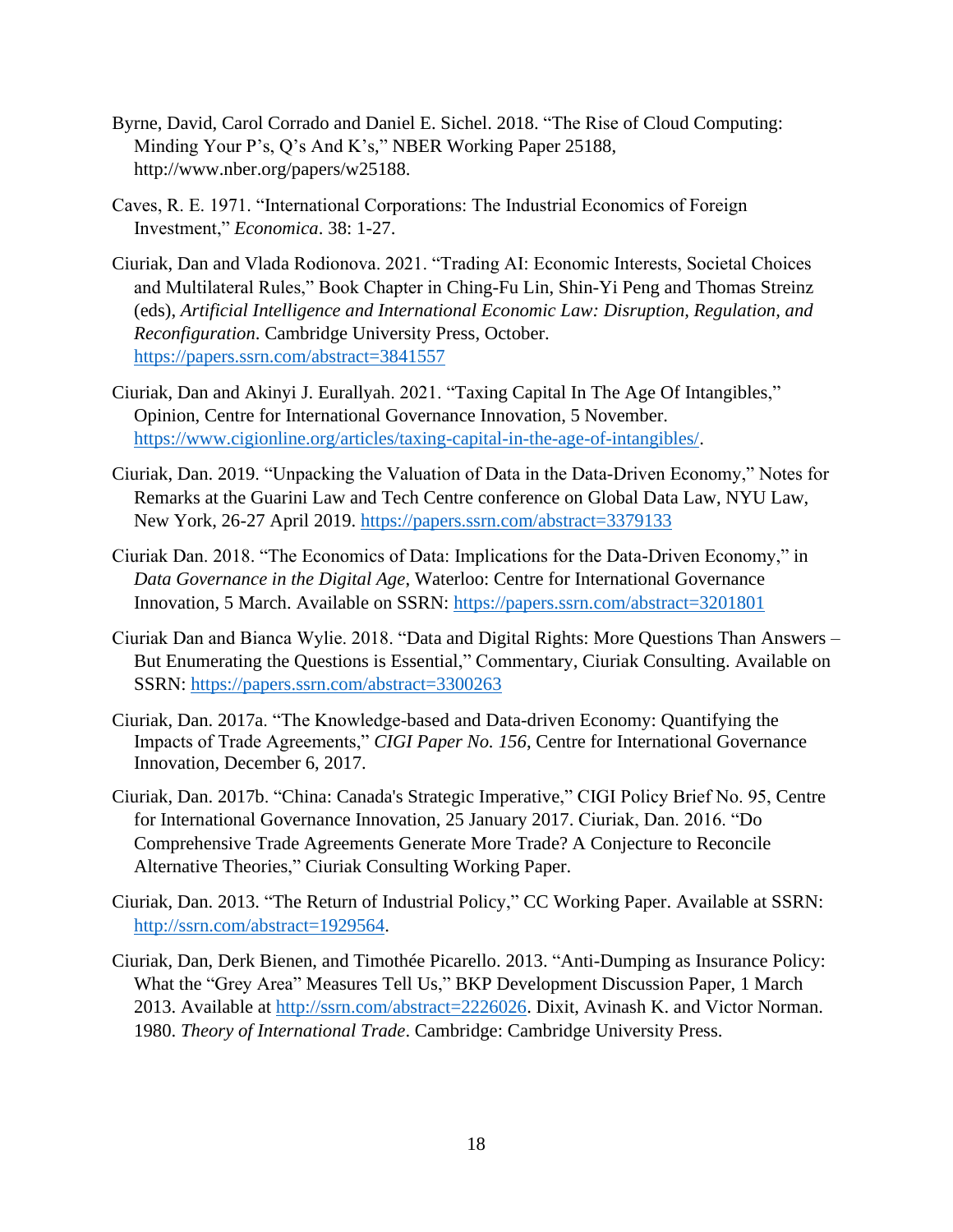- Crane, Leah. 2020. "China's Chang'e 5 is bringing back the first moon rocks in 44 years," New Scientist, 3 December. [https://www.newscientist.com/article/2261810-chinas-change-5-is](https://www.newscientist.com/article/2261810-chinas-change-5-is-bringing-back-the-first-moon-rocks-in-44-years/)[bringing-back-the-first-moon-rocks-in-44-years/](https://www.newscientist.com/article/2261810-chinas-change-5-is-bringing-back-the-first-moon-rocks-in-44-years/)
- Crichton, Danny. 2020. "China's GPS competitor is now fully launched," TechCrunch, 24 June. **[TechCrunch](https://techcrunch.com/2020/06/24/chinas-gps-competitor-is-now-fully-launched/?guccounter=1&guce_referrer=aHR0cHM6Ly93d3cuZ29vZ2xlLmNvbS8&guce_referrer_sig=AQAAAEnbLLanrEd8WubIDjilrfxwtyLPI8INiyAWMQMO9NAykN4DuQXslZKJgucp3qIFBDhOeoSLbOuOFFzp_Bzu8W94XZhbdU5P08wBdrrXz5Ec29prRQIy3-8JK_DO8a69jKWKdwt2Mr42bgNztxlQx4XwBKnSaGTiXaPxiu1IaFeu)**
- Dunning, John H. 1977. "Trade, Location of Economic Activity and the MNE: A Search for an Eclectic Approach," in Bertil Ohlin, Per Ove Hesselborn and Per Magnus Wijkman (eds.), *The International Allocation of Economic Activity*, London: Macmillan.
- Ernst, Dieter. 2017. "China's Standard-Essential Patents Challenge: From Latecomer to (Almost) Equal Player?" Special Report, Centre for International Governance Innovation, 12 July. [https://www.cigionline.org/publications/chinas-standard-essential-patents-challenge](https://www.cigionline.org/publications/chinas-standard-essential-patents-challenge-latecomer-almost-equal-player/)[latecomer-almost-equal-player/](https://www.cigionline.org/publications/chinas-standard-essential-patents-challenge-latecomer-almost-equal-player/)
- Ethier, Wilfred. 1982. "National and international returns to scale in the modern theory of international trade," American Economic Review 72: 389-406.
- Garisto, Daniel. 2021. "China Is Pulling Ahead in Global Quantum Race, New Studies Suggest," Scientific American, 15 July. [https://www.scientificamerican.com/article/china-is-pulling](https://www.scientificamerican.com/article/china-is-pulling-ahead-in-global-quantum-race-new-studies-suggest/)[ahead-in-global-quantum-race-new-studies-suggest/](https://www.scientificamerican.com/article/china-is-pulling-ahead-in-global-quantum-race-new-studies-suggest/)
- Gibney, Elizabeth. 2016. "Chinese satellite is one giant step for the quantum internet," Nature 535: 478–479. <https://www.nature.com/articles/535478a>
- Grunwald, Joseph and Kenneth Flamm. 1985. *The Global Factory: Foreign Assembly in International Trade*. Washington, D.C.: Brookings.
- Gunter, Joel. 2018. "Elon Musk: The man who sent his sports car into space," BBC News, 10 February.<https://www.bbc.com/news/science-environment-42992143>
- Hagiu, Andrei and Julian Wright. 2020. "When Data Creates Competitive Advantage and When It Doesn't," *Harvard Business Review*, January–February 2020. [Harvard Business](https://hbr.org/2020/01/when-data-creates-competitive-advantage)  [Review](https://hbr.org/2020/01/when-data-creates-competitive-advantage)
- Haq, Mifrah. 2020. "China builds Digital Silk Road in Pakistan to Africa and Europe," Nikkei, 29 January. [https://asia.nikkei.com/Spotlight/Belt-and-Road/China-builds-Digital-Silk-Road](https://asia.nikkei.com/Spotlight/Belt-and-Road/China-builds-Digital-Silk-Road-in-Pakistan-to-Africa-and-Europe)[in-Pakistan-to-Africa-and-Europe](https://asia.nikkei.com/Spotlight/Belt-and-Road/China-builds-Digital-Silk-Road-in-Pakistan-to-Africa-and-Europe)
- Hawthorn, Ainsley. 2021. "Pandemics and labour: COVID-19 isn't the first time there's been upheaval at work," CBC N.L., 06 February 2021. [https://www.cbc.ca/news/canada/newfoundland-labrador/labour-working-conditions](https://www.cbc.ca/news/canada/newfoundland-labrador/labour-working-conditions-pandemic-1.5901137)[pandemic-1.5901137](https://www.cbc.ca/news/canada/newfoundland-labrador/labour-working-conditions-pandemic-1.5901137)
- Heath, J. Benton. 2021. "Making Sense of Security," *American Journal of International Law* (forthcoming). Available on SSRN <https://ssrn.com/abstract=3949923>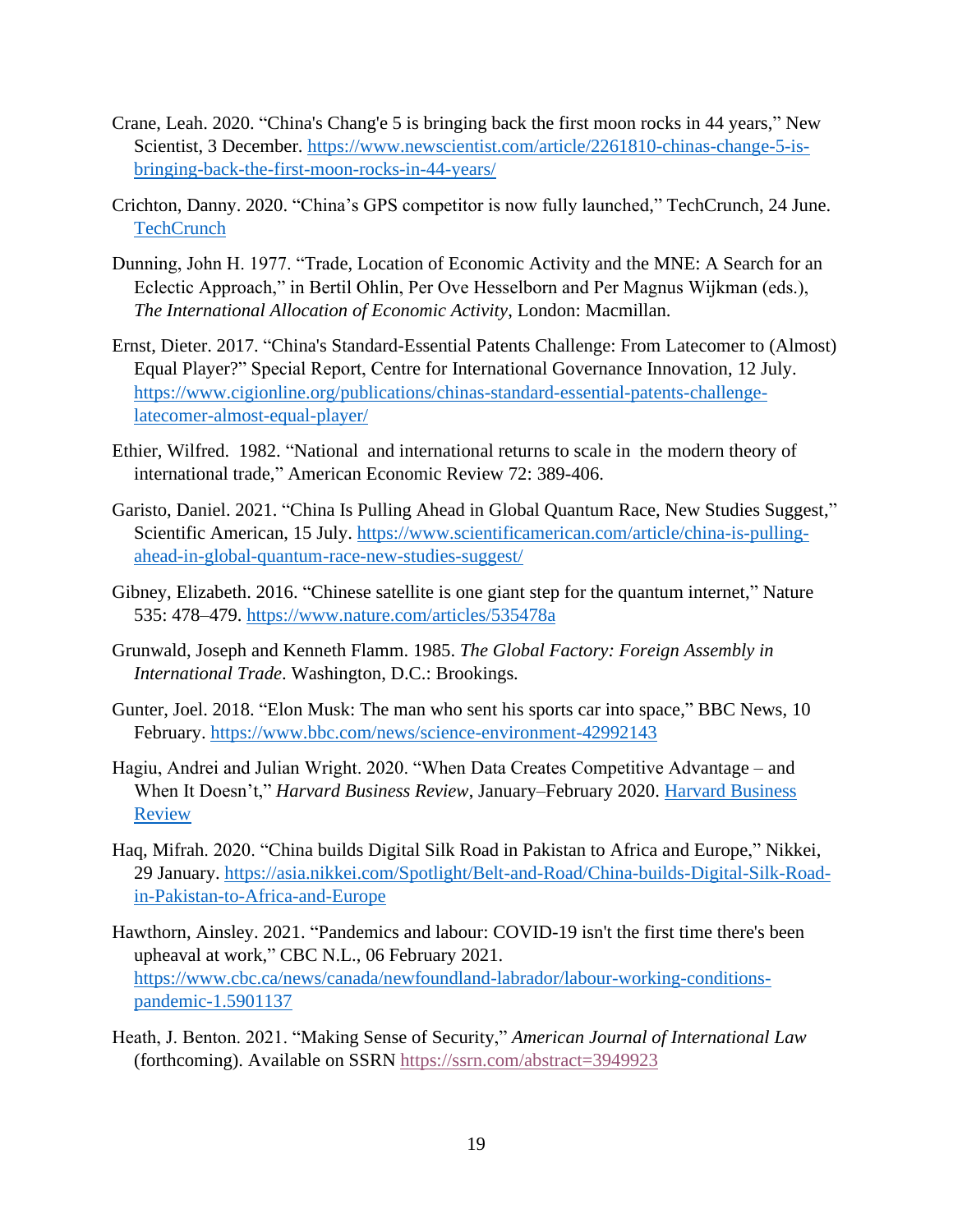- Helpman, Elhanan. 1981. "International Trade in the Presence of Product Differentiation, Economies of Scale and Monopolistic Competition: A Chamberlin-Heckscher-Ohlin Approach," *Journal of International Economy* 11(3), August: 305-340.
- Hristova, Katina. 2021. "The Top Companies That Have Reached Unicorn Status in 2021," *CEO Today*, 30 September. [https://www.ceotodaymagazine.com/2021/09/the-top-companies-that](https://www.ceotodaymagazine.com/2021/09/the-top-companies-that-have-reached-unicorn-status-in-2021/)[have-reached-unicorn-status-in-2021/](https://www.ceotodaymagazine.com/2021/09/the-top-companies-that-have-reached-unicorn-status-in-2021/)
- Hymer, Stephen H. 1960/1976. *The International Operations of National Firms: A Study of Direct Foreign Investment*. PhD Dissertation. Published posthumously, Cambridge, MA: MIT Press.
- Irwin, Douglas A. 2005. "The Rise of US Anti-dumping Activity in Historical Perspective," *The World Economy* (28)5: 651-668.
- Janow, Merit E. and Petros C. Mavroidis. 2019. "Digital Trade, E-Commerce, the WTO and Regional Frameworks." *World Trade Review* 18 (S1): s1–s7.
- Kaldor, Nicholas. 1961. "Capital Accumulation and Economic Growth," in F.A. Lutz and D.C. Hague (eds), *The Theory of Capital*. St. Martins Press: 177–222.
- Kelly, Kevin. 2014. "The Three Breakthroughs That Have Finally Unleashed AI on the World," *Wired*, 27 October.<https://www.wired.com/2014/10/future-of-artificial-intelligence/>
- Kharpal, Arjun. 2021. "China completes another part of its own space station paving the way for astronauts to live there," CNBC, 31 May. [https://www.cnbc.com/2021/05/31/china](https://www.cnbc.com/2021/05/31/china-completes-another-part-of-its-own-space-station.html)[completes-another-part-of-its-own-space-station.html](https://www.cnbc.com/2021/05/31/china-completes-another-part-of-its-own-space-station.html)
- Kluger, Jeffrey. 2015. "The Silly Reason the Chinese Aren't Allowed on the Space Station," *Time*, 29 May. https://time.com/3901419/space-station-no-chinese/
- Krugman, Paul R. 1979. "Increasing Returns, Monopolistic Competition, and International Trade," *Journal of International Economics* 9(4), November: 469-480.
- Krugman, Paul R. 1980. "Scale Economies, Product Differentiation and the Pattern of Trade," *American Economic Review* 70(5), December: 950-959.
- Krugman, Paul R. 1981. "Intraindustry Specialization and the Gains from Trade," *Journal of Political Economy* 89(5) October: 959-973.
- Krugman, Paul R. 1994. "Introduction" to Paul R. Krugman and Alasdair Smith (eds) *Empirical Studies of Strategic Trade Policy*. National Bureau of Economic Research. University of Chicago Press.
- Krugman, Paul R. 2014. "Why We're in a New Gilded Age," *The New York Review*, May 8. <https://www.nybooks.com/articles/2014/05/08/thomas-piketty-new-gilded-age/>
- Lague, David. 2013. "In satellite tech race, China hitched a ride from Europe," Reuters, 22 December.<https://www.reuters.com/article/breakout-beidou-idUSL4N0JJ0J320131222>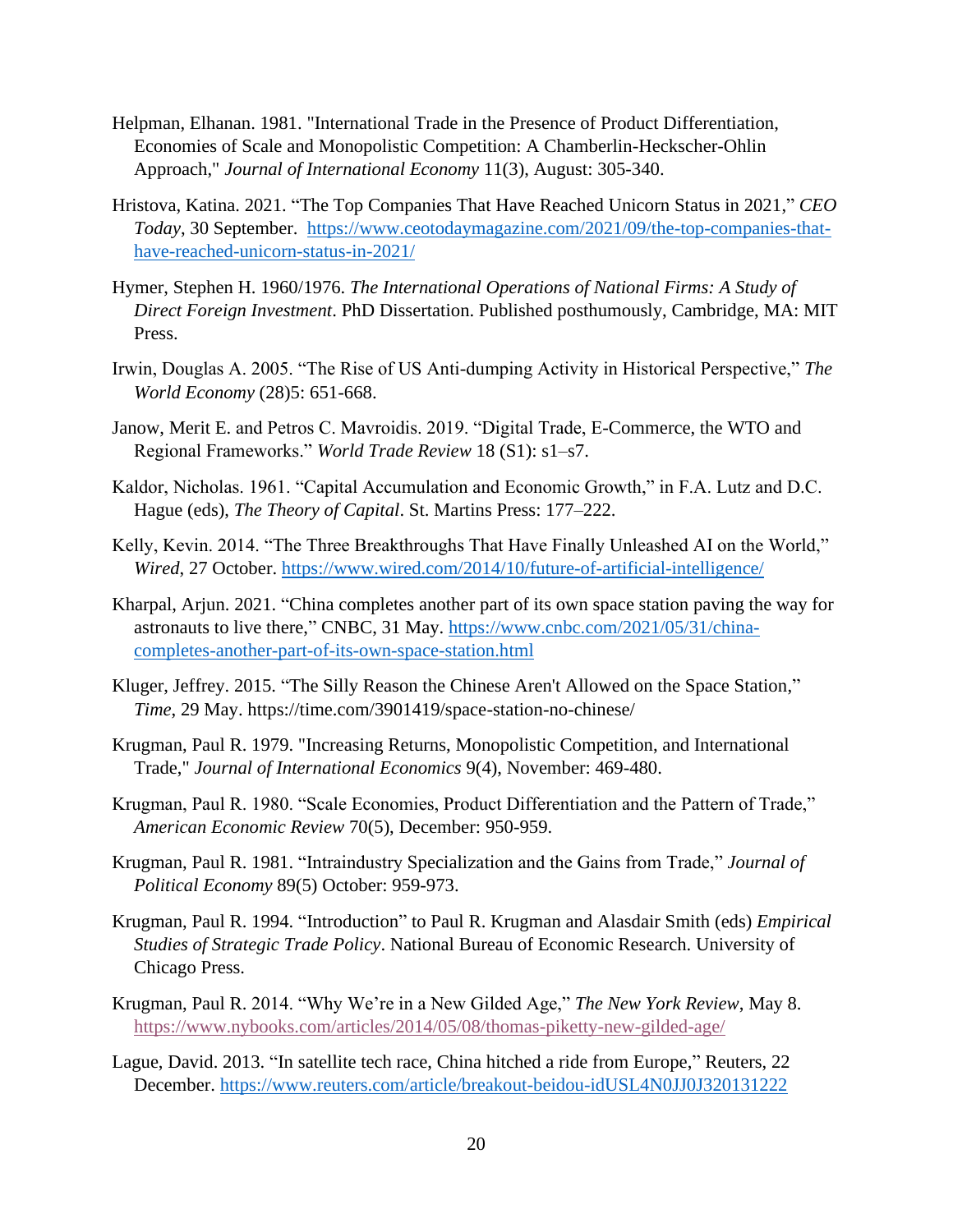- Lancaster, Kelvin J. 1980. "Intra-industry Trade under Perfect Monopolistic Competition," *Journal of International Economics* 10(2), May: 151-175.
- Matsushita, Mitsuo. 1990. "The Structural Impediments Initiative: An Example of Bilateral Trade Negotiation," *Michigan Journal of International Law* 12(2): 436-449.
- McKinsey Analytics. 2020. "Global Survey: the state of AI in 2020," [https://www.mckinsey.com/business-functions/mckinsey-analytics/our-insights/global](https://www.mckinsey.com/business-functions/mckinsey-analytics/our-insights/global-survey-the-state-of-ai-in-2020)[survey-the-state-of-ai-in-2020](https://www.mckinsey.com/business-functions/mckinsey-analytics/our-insights/global-survey-the-state-of-ai-in-2020)
- Mintzer, Ally. 2020. "A Brief Economic History of Pandemics," *Berkeley Economic Review*, 22 April. https://econreview.berkeley.edu/a-brief-economic-history-of-pandemics/
- Molla, Rani. 2017. « How Apple's iPhone changed the world: 10 years in 10 charts," *Vox*, 26 June. [https://www.vox.com/2017/6/26/15821652/iphone-apple-10-year-anniversary-launch](https://www.vox.com/2017/6/26/15821652/iphone-apple-10-year-anniversary-launch-mobile-stats-smart-phone-steve-jobs)[mobile-stats-smart-phone-steve-jobs](https://www.vox.com/2017/6/26/15821652/iphone-apple-10-year-anniversary-launch-mobile-stats-smart-phone-steve-jobs)
- Naidoo, Meshandren. 2021. "In a world first, South Africa grants patent to an artificial intelligence system, The Conversation, 5 August. [https://theconversation.com/in-a-world](https://theconversation.com/in-a-world-first-south-africa-grants-patent-to-an-artificial-intelligence-system-165623)[first-south-africa-grants-patent-to-an-artificial-intelligence-system-165623](https://theconversation.com/in-a-world-first-south-africa-grants-patent-to-an-artificial-intelligence-system-165623)
- Nakamura, Leonard, Jon Samuels, and Rachel Soloveichik. 2018. "'Free' Internet Content: Web 1.0, Web 2.0, and the Sources of Economic Growth." Federal Reserve Bank of Philadelphia Working Paper 18-17, May.
- Nellis, Stephen, Joyce Lee and Toby Sterling. 2021. "U.S.-China tech war clouds SK Hynix's plans for a key chip factory," Reuters, 17 November. [https://www.reuters.com/technology/exclusive-us-china-tech-war-clouds-sk-hynixs-plans](https://www.reuters.com/technology/exclusive-us-china-tech-war-clouds-sk-hynixs-plans-key-chip-factory-2021-11-18/)[key-chip-factory-2021-11-18/](https://www.reuters.com/technology/exclusive-us-china-tech-war-clouds-sk-hynixs-plans-key-chip-factory-2021-11-18/)
- OECD/G20. 2021. "Base Erosion and Profit Shifting Project: Statement on a Two-Pillar Solution to Address the Tax Challenges Arising From the Digitalisation of the Economy," 1 July 2021. [Statement on a Two-Pillar Solution to Address the Tax Challenges Arising From the](https://www.oecd.org/tax/beps/statement-on-a-two-pillar-solution-to-address-the-tax-challenges-arising-from-the-digitalisation-of-the-economy-july-2021.pdf)  [Digitalisation of the Economy –](https://www.oecd.org/tax/beps/statement-on-a-two-pillar-solution-to-address-the-tax-challenges-arising-from-the-digitalisation-of-the-economy-july-2021.pdf) 1 July 2021 (oecd.org)
- OECD. 2021. "International community strikes a ground-breaking tax deal for the digital age," Press Release. Paris: OECD. [https://www.oecd.org/tax/international-community-strikes-a](https://www.oecd.org/tax/international-community-strikes-a-ground-breaking-tax-deal-for-the-digital-age.htm)[ground-breaking-tax-deal-for-the-digital-age.htm](https://www.oecd.org/tax/international-community-strikes-a-ground-breaking-tax-deal-for-the-digital-age.htm)
- OECD. 2018. "Quality considerations in digital zero-price markets," Background note by the Secretariat, DAF/COMP(2018)14, November. [https://www.oecd.org/competition/quality](https://www.oecd.org/competition/quality-considerations-in-the-zero-price-economy.htm)[considerations-in-the-zero-price-economy.htm](https://www.oecd.org/competition/quality-considerations-in-the-zero-price-economy.htm)
- Ponczek, Sarah. 2020. "Epic S&P 500 rally is powered by assets you can't see or touch," Bloomberg News, 21 October. [https://www.bnnbloomberg.ca/epic-s-p-500-rally-is-powered](https://www.bnnbloomberg.ca/epic-s-p-500-rally-is-powered-by-assets-you-can-t-see-or-touch-1.1510989)[by-assets-you-can-t-see-or-touch-1.1510989](https://www.bnnbloomberg.ca/epic-s-p-500-rally-is-powered-by-assets-you-can-t-see-or-touch-1.1510989)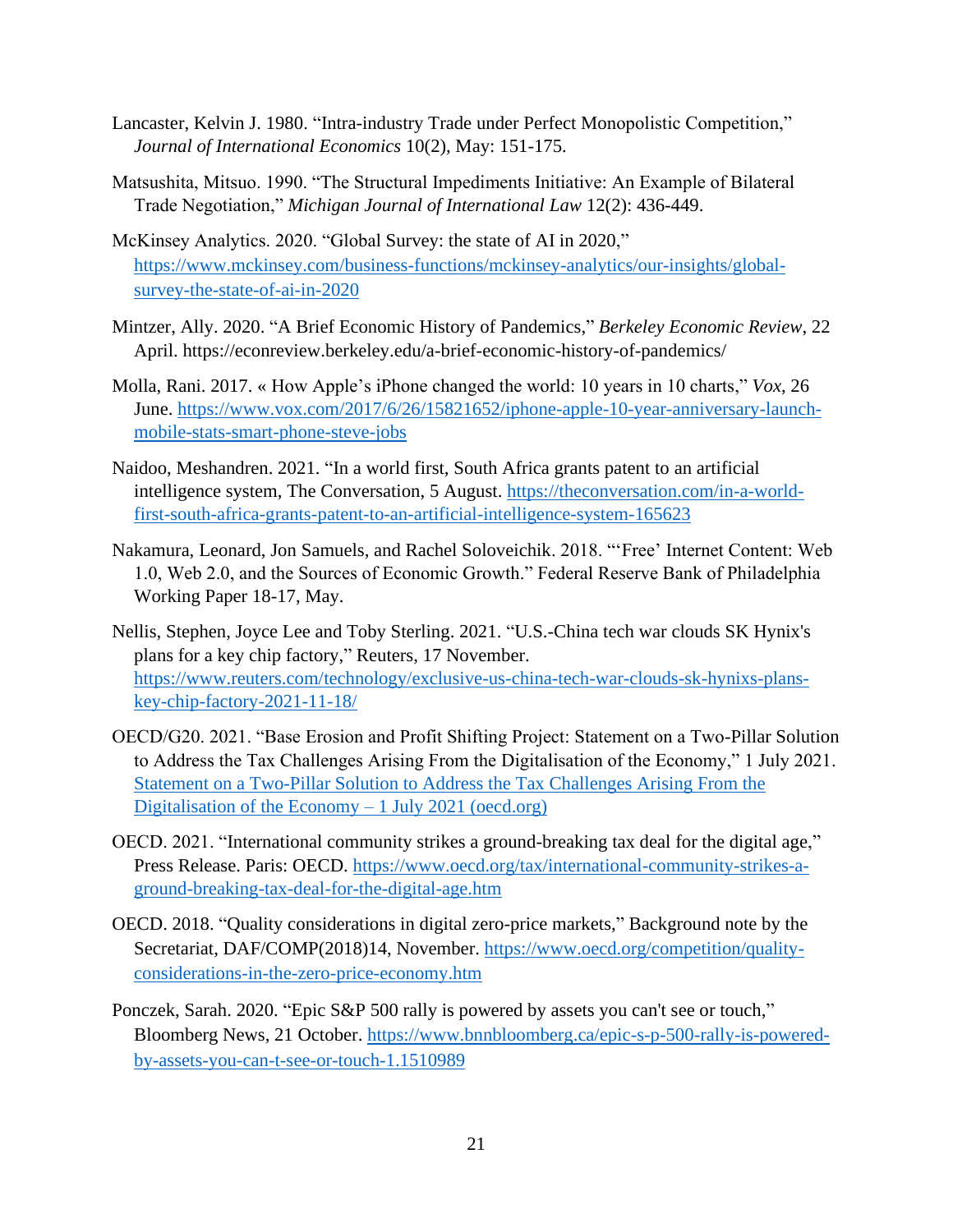- Regalado, Antonio. 2011. "Who Coined 'Cloud Computing'?" *MIT Technology Review*, 31 October. [https://www.technologyreview.com/2011/10/31/257406/who-coined-cloud](https://www.technologyreview.com/2011/10/31/257406/who-coined-cloud-computing/)[computing/](https://www.technologyreview.com/2011/10/31/257406/who-coined-cloud-computing/)
- Rosen, Sherwin. 1981. "The Economics of Superstars." *American Economic Review* 71 (5): 845– 858.
- Schindler, Jacob. 2021. "TSMC has catalogued more than 140,000 trade secrets since 2013, company says," IAM Media, 1 October. [https://www.iam-media.com/trade-secrets/tsmc-has](https://www.iam-media.com/trade-secrets/tsmc-has-catalogued-more-140000-trade-secrets-2013-company-says)[catalogued-more-140000-trade-secrets-2013-company-says](https://www.iam-media.com/trade-secrets/tsmc-has-catalogued-more-140000-trade-secrets-2013-company-says)
- Tharoor, Ishaan. 2021. "The 'Great Resignation' goes global," *The Washington Post*, 18 October. <https://www.washingtonpost.com/world/2021/10/18/labor-great-resignation-global/>
- The Economist. 2021. "What history tells you about post-pandemic booms," The Economist, 1 May. [https://www.economist.com/finance-and-economics/2021/04/29/what-history-tells-you](https://www.economist.com/finance-and-economics/2021/04/29/what-history-tells-you-about-post-pandemic-booms)[about-post-pandemic-booms](https://www.economist.com/finance-and-economics/2021/04/29/what-history-tells-you-about-post-pandemic-booms)
- Tsunashima, Toru. 2020. "China rises as world's data superpower as internet fractures," Nikkei 24 November 24. [https://asia.nikkei.com/Spotlight/Century-of-Data/China-rises-as-world-s](https://asia.nikkei.com/Spotlight/Century-of-Data/China-rises-as-world-s-data-superpower-as-internet-fractures)[data-superpower-as-internet-fractures](https://asia.nikkei.com/Spotlight/Century-of-Data/China-rises-as-world-s-data-superpower-as-internet-fractures)
- USITC. 2019. "U.S.-Mexico-Canada Trade Agreement: Likely Impact on the U.S. Economy and on Specific Industry Sectors," Washington: United States International Trade Commission, Publication Number: 4889, Investigation Number: TPA 105-003. April. [USITC](https://www.google.com/url?sa=t&rct=j&q=&esrc=s&source=web&cd=&ved=2ahUKEwj-p9qbsPLzAhWim-AKHV1xBPUQFnoECAQQAQ&url=https%3A%2F%2Fwww.usitc.gov%2Fpublications%2F332%2Fpub4889.pdf&usg=AOvVaw1FfuWmpCtHT2jIT5fAIw9y)
- USTR. 2021. "Remarks of Ambassador Katherine Tai on Digital Trade at the Georgetown University Law Center Virtual Conference," [https://ustr.gov/about-us/policy-offices/press](https://ustr.gov/about-us/policy-offices/press-office/speeches-and-remarks/2021/november/remarks-ambassador-katherine-tai-digital-trade-georgetown-university-law-center-virtual-conference)[office/speeches-and-remarks/2021/november/remarks-ambassador-katherine-tai-digital-trade](https://ustr.gov/about-us/policy-offices/press-office/speeches-and-remarks/2021/november/remarks-ambassador-katherine-tai-digital-trade-georgetown-university-law-center-virtual-conference)[georgetown-university-law-center-virtual-conference](https://ustr.gov/about-us/policy-offices/press-office/speeches-and-remarks/2021/november/remarks-ambassador-katherine-tai-digital-trade-georgetown-university-law-center-virtual-conference)
- Verdict. 2021. "China's rapid progress in pivotal 28nm and 14nm chips," GlobalData Thematic Research, 08 June.<https://www.verdict.co.uk/chips-china-us-semiconductors/>
- Webb, Sara and Rebecca Allen. 2021. "On its first try, China's Zhurong rover hit a Mars milestone that took NASA decades," Space.com., 01 July. [https://www.space.com/china](https://www.space.com/china-mars-rover-zhurong-milestone-took-nasa-decades)[mars-rover-zhurong-milestone-took-nasa-decades](https://www.space.com/china-mars-rover-zhurong-milestone-took-nasa-decades)
- World Bank. 2021. *World Development Report 2021: Data for Better Lives*. Washington DC: The World Bank.<https://www.worldbank.org/en/publication/wdr2021>
- World Intellectual Property Organization. 2020. *WIPO IP Statistics Data Center*. <https://www3.wipo.int/ipstats/>.
- Xie, John. 2020. "China's Rival to GPS Navigation Carries Big Risks," Voice of America, 08 July. [https://www.voanews.com/a/east-asia-pacific\\_voa-news-china\\_chinas-rival-gps](https://www.voanews.com/a/east-asia-pacific_voa-news-china_chinas-rival-gps-navigation-carries-big-risks/6192460.html)[navigation-carries-big-risks/6192460.html](https://www.voanews.com/a/east-asia-pacific_voa-news-china_chinas-rival-gps-navigation-carries-big-risks/6192460.html)